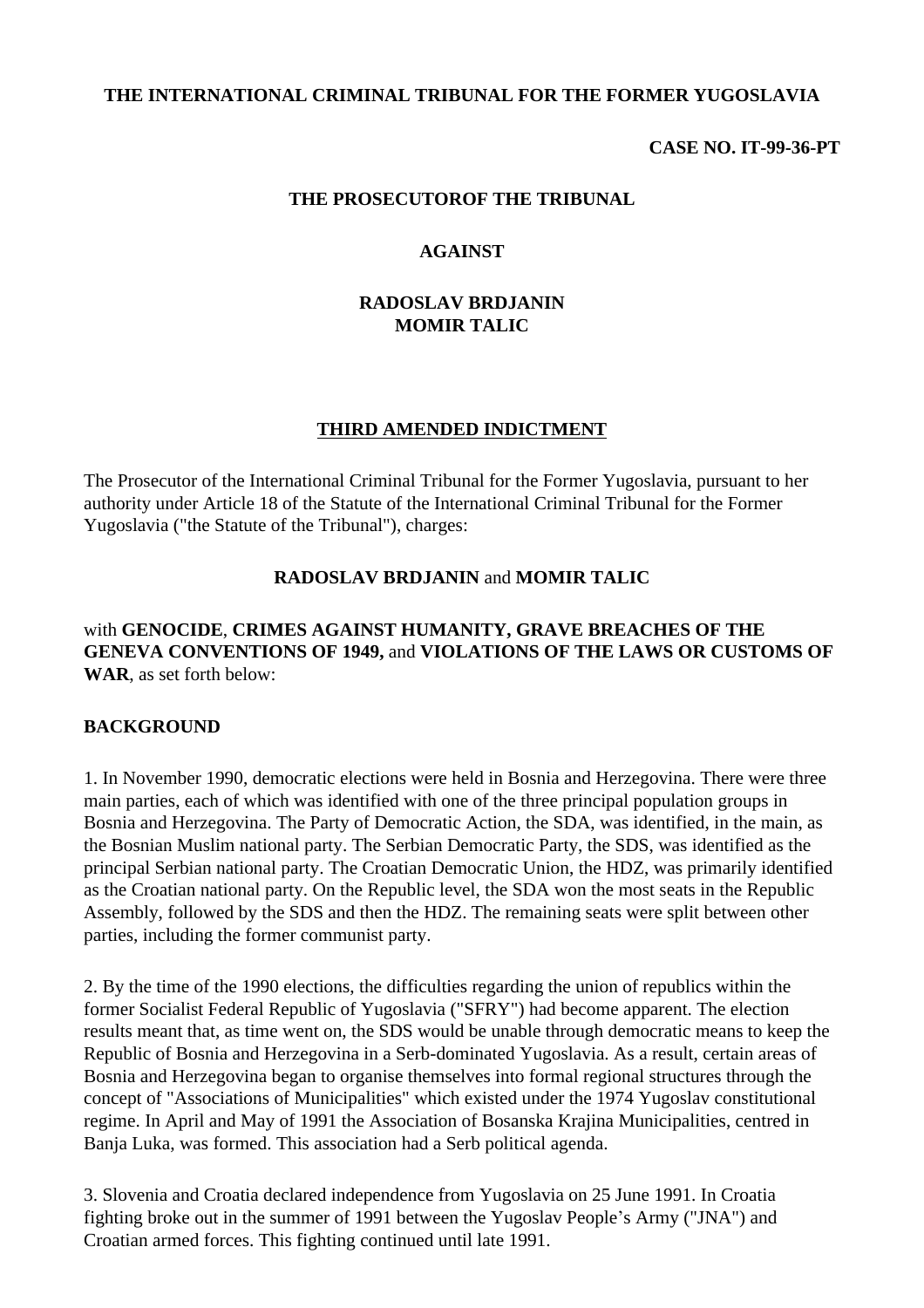4. As the war continued in Croatia it appeared increasingly likely that Bosnia and Herzegovina would also declare its independence from the SFRY. The SDS, realising it could not maintain Bosnia and Herzegovina in the SFRY, began the creation of a separate Serbian entity within Bosnia and Herzegovina. In September and October 1991, the Associations of Municipalities referred to in paragraph 2 above were transformed into Serbian Autonomous Districts, including, on about 16 September 1991, the Association of Bosanska Krajina Municipalities into the Autonomous Region of Krajina ("ARK"). The ARK came to include (amongst others) the following municipalities: Banja Luka, Bihac-Ripac, Bosanska Dubica, Bosanska Gradiska, Bosanska Krupa, Bosanski Novi, Bosanski Petrovac, Celinac, Donji Vakuf, Kljuc, Kotor Varos, Prijedor, Prnjavor, Sanski Most, Sipovo and Teslic. The municipalities of Bihac-Ripac, Bosanska Krupa, Donji Vakuf, Kljuc, Kotor Varos, Prijedor and Sanski Most all had a minority of Serbs.

5. A separate Assembly of the Serbian People in Bosnia and Herzegovina was established on 24 October 1991, dominated by the SDS. On 9 January 1992, that Assembly adopted a declaration on the Proclamation of the Serbian Republic of Bosnia and Herzegovina. The territory of that republic was declared to include "the territories of the Serbian Autonomous Regions and Districts and of other Serbian ethnic entities in Bosnia and Herzegovina, including the regions in which the Serbian people remained in the minority due to the genocide conducted against it in World War Two", and it was declared to be a part of the federal Yugoslav state. The geographical area comprising the ARK thus became part of the Serbian Republic of Bosnia and Herzegovina. On 12 August 1992, the name of the Bosnian Serb Republic was changed to Republika Srpska.

6. SDS leaders viewed the significant Bosnian Muslim and Bosnian Croat population that lived in the areas being claimed as part of the Bosnian Serb Republic as a major impediment to the creation of that state. Thus the creation of the state and the securing of its borders ultimately involved the permanent removal, or "ethnic cleansing", of nearly all of the Bosnian Muslim and Bosnian Croat population.

7. There were three levels of the Bosnian Serb leadership: republic, regional and municipal. Beginning in 1991 the leadership of Serb nationalists (including the SDS) in the region of the ARK promoted and disseminated propaganda that portrayed the Bosnian Muslims and Bosnian Croats as fanatics intending to commit genocide on the Serbian people to gain control of Bosnia and Herzegovina. The purpose of this propaganda was to create support for the SDS program amongst the Bosnian Serb people, and to create amongst the Bosnian Serbs the willingness to commit crimes against their neighbours under the banner of defending the Serbian people. On 19 December 1991, the SDS issued instructions for the "Organisation and Activity of the Organs of the Serbian People in Bosnia and Herzegovina in Extraordinary Circumstances" which provided the blueprint for SDS take-overs in the municipalities.

8. From March 1992 onwards army, paramilitary, territorial defence ("TO"), police units and civilians armed by these forces (hereinafter "Bosnian Serb forces") seized control of those municipalities comprising the ARK as listed in paragraph 4 above and others. Logistical support and the organisation and direction of the take-overs and subsequent events were provided by the SDS, military and police leadership and the Crisis or War Staff.

9. The Crisis Staff was modelled on similar entities that had existed as part of the defence system in the SFRY, and was designed to take over all executive authority during times of war or a state of emergency when the Assembly, normally the highest authority of government, could not function.

10. Crisis Staffs were created at both the regional and municipal levels of authority as the bodies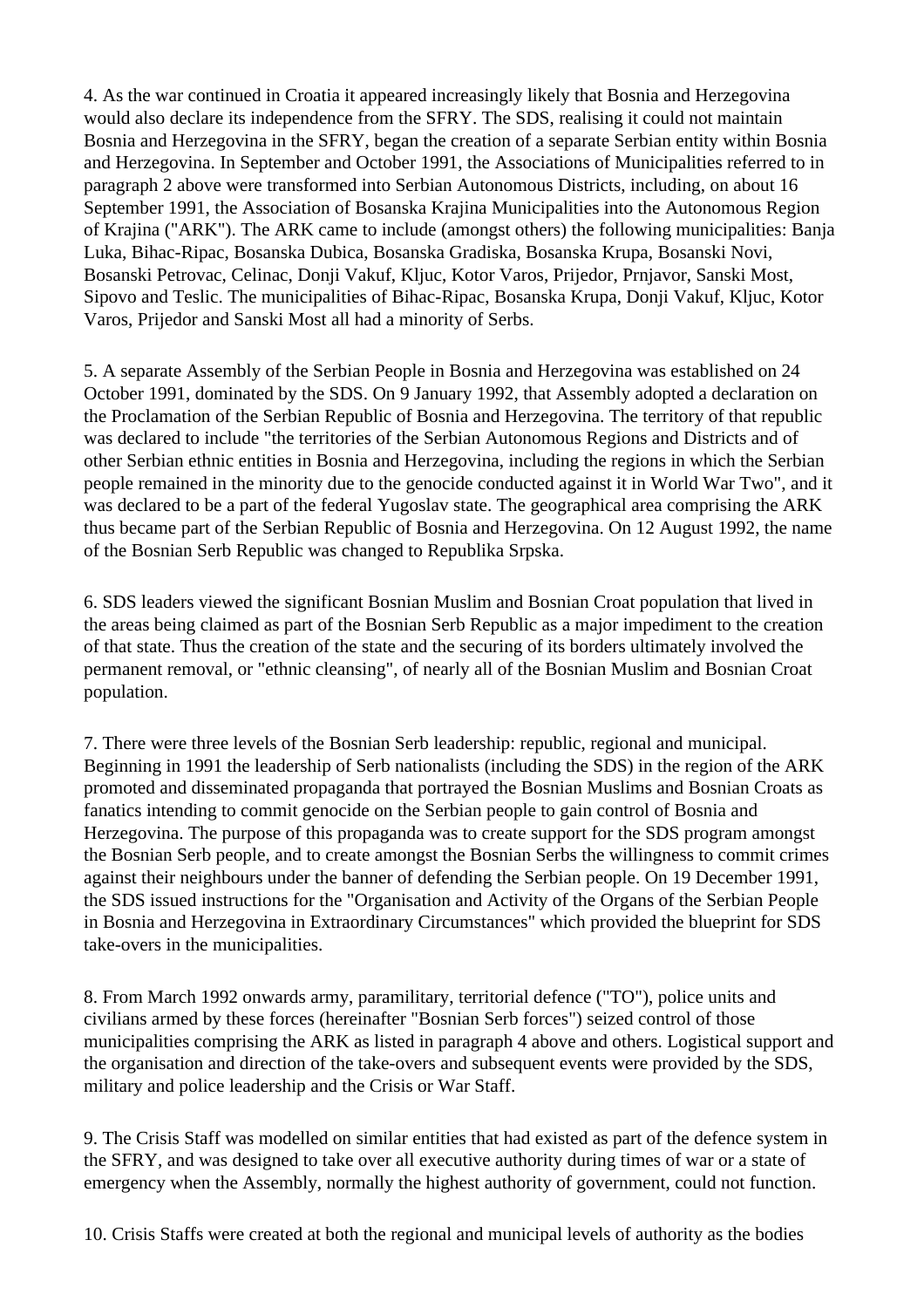that would be responsible for the co-ordination and execution of most of the operational phase of the plan to ethnically cleanse the Bosnian Serb Republic and assume authority over administration of the regions and municipalities. On 5 May 1992, the formation of the ARK Crisis Staff was formally announced, the President being **Radoslav BRDJANIN**. **Momir TALIC** was a member of that Crisis staff. On 18 May 1992, the ARK Crisis Staff declared that Crisis Staffs in the municipalities were the highest organs of authority there. On 26 May 1992, the ARK Crisis Staff declared itself the highest organ of authority in the ARK and stated that its decisions were binding for all Crisis Staffs in the municipalities. Among its other actions, the Crisis Staff took control of the media and continued the campaign of propaganda against non-Serbs as a key instrument in the implementation of the aforementioned plan.

11. On 31 May and 10 June 1992, on the order of Radovan KARADZIC, in his capacity as President of the Presidency of the Serbian Republic of Bosnia and Herzegovina, the Crisis Staffs were redesignated as War Presidencies and then War Commissions in the municipalities. The War Presidencies/War Commissions essentially maintained the same structure and authority as the Crisis Staffs, and were still commonly referred to by the public as Crisis Staffs (hereinafter the expression "Crisis Staff" will also include the designations War Presidency and the War Commission at the relevant time*).*

12. On 12 May 1992, the Assembly of Serbian People in Bosnia and Herzegovina met. It was attended amongst others by **Radoslav BRDJANIN** and **Momir TALIC**. At this session, decisions were taken concerning the establishment of a separate Serb state in Bosnia and Herzegovina, the establishment of a Presidency and Serb objectives in Bosnia and Herzegovina. It was also decided to create the Army of the Serbian Republic of Bosnia and Herzegovina ("VRS"). This decision had the effect of transforming the JNA units remaining in Bosnia and Herzegovina into commands of the new VRS army. However, the VRS retained strong links with the JNA (re-named the Yugoslav Army ("VJ")). On 19 May 1992, **Momir TALIC** became commander of the 1st Krajina Corps of the VRS. After May 1992 units of the 1st Krajina Corps were engaged in military operations in municipalities included within the area of the ARK.

13. **Radoslav BRDJANIN,** as President of the Ark Crisis Staff and a prominent member of the SDS and **Momir TALIC** as commander of the 1st Krajina Corps and a member of the ARK Crisis Staff implemented the policy of incorporating the ARK into a Serb state. The implementation of that policy required the permanent removal of the Bosnian Muslim and Bosnian Croat people and the destruction of their culture in those municipalities where they had lived for centuries.

# **THE ACCUSED**

14. **Radoslav BRDJANIN** was born on 9 February 1948, in the village of Popovac, Celinac Municipality, in Bosnia and Herzegovina. He is a civil engineer by profession and worked in the construction industry prior to 1990. He was elected in 1990 as SDS deputy from Celinac to the Council of Municipalities of the Assembly of Bosnia and Herzegovina. On 25 April 1991, he was elected as the First Vice-President of the Association of the Bosanska Krajina Municipalities Assembly. In October 1991, he became a member of the Assembly of the Serbian People of Bosnia and Herzegovina and then on 5 May 1992, he was appointed President of the ARK Crisis Staff. On 15 September 1992, he was appointed the Minister for Construction, Traffic and Utilities and acting Vice-President in the Government of Republika Srpska*.*

15. **Momir TALIC** was born on 15 July 1942 in Piskavica in Bosnia and Herzegovina. He joined the Yugoslav Peoples Army (JNA) on 25 July 1961 as a professional military officer with a specialisation in armoured-mechanised units. On 26 July 1991, **Momir TALIC** was posted (in the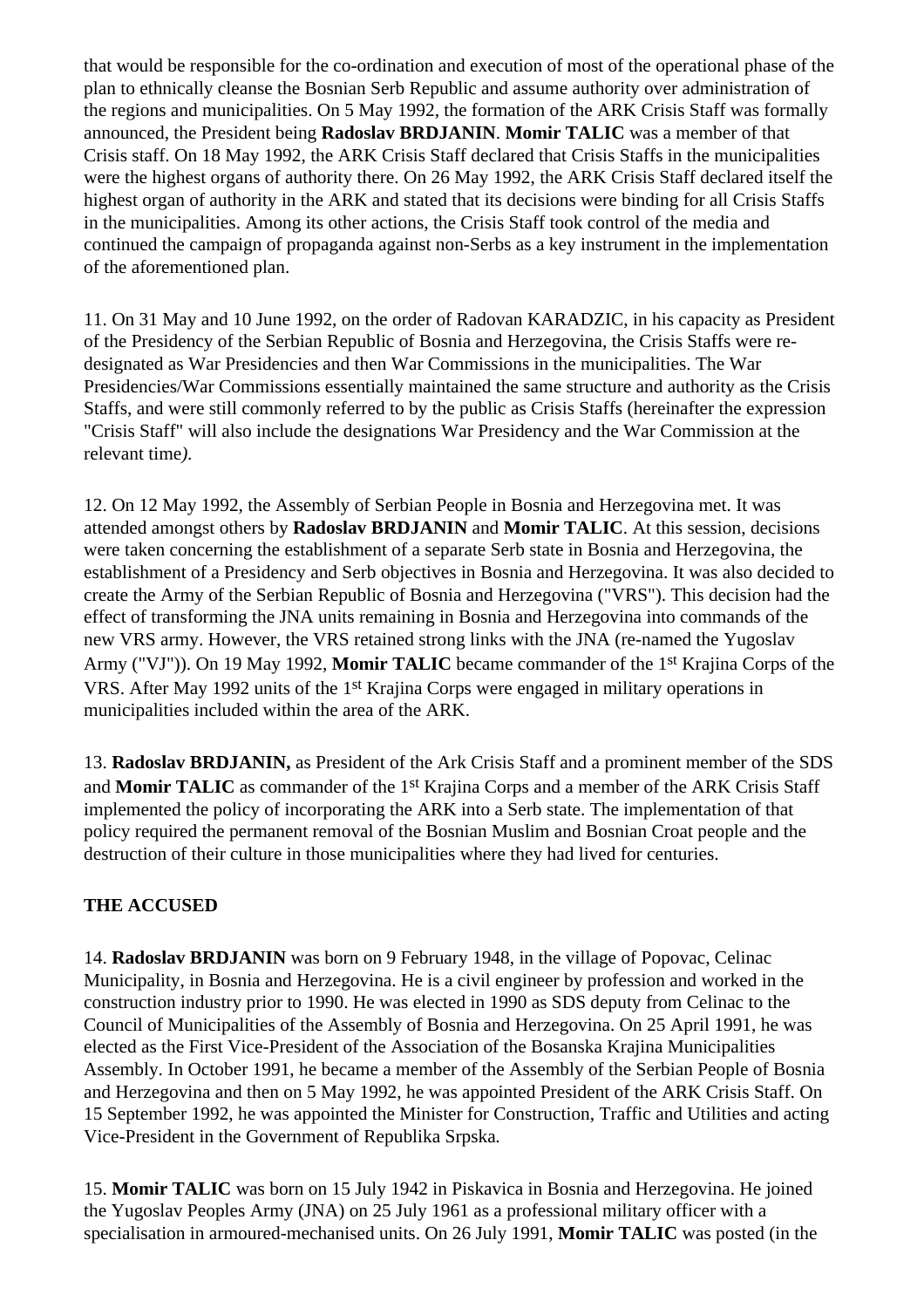rank of Colonel) to the JNA 5th Corps in Banja Luka into the position of Chief of Staff/Deputy Commander of the Corps. He remained in this position until 19 March 1992 and during his tenure as Chief of Staff/Deputy Commander was promoted to the rank of General Major. On 19 March 1992, **Momir TALIC** was appointed Commander of the JNA 5<sup>th</sup> Corps which, on 19 May 1992, was redesignated as the 1st Krajina Corps of the Army of the VRS. On 5 May 1992, **Momir TALIC** became a member of the ARK Crisis Staff. **Momir TALIC** was promoted to the rank of General Lieutenant Colonel on 31 December 1992 and he remained as the Commander of the 1st Krajina Corps during the conflict in Bosnia and Herzegovina. On 27 June 1997, **Momir TALIC** was promoted to the rank of General Colonel, the highest rank in the VRS, and on 16 February 1998 he was appointed the Chief of the General Staff, the most senior position in the VRS, a post he took up on 6 March 1998.

# **INDIVIDUAL CRIMINAL RESPONSIBILITY**

## **SUPERIOR AUTHORITY**

16. **Radoslav BRDJANIN**, was a prominent member of the SDS closely linked, through the political positions he occupied, with the Presidency of the Serbian Republic of Bosnia and Herzegovina. As such, from the early stages he played a leading role in the take-over of power by the SDS, in particular, with respect to the propaganda campaign, which was an essential component of the SDS plan to create a Serbian state.

17. The creation of the Serbian state entailed a campaign designed to permanently remove by force, or fear, the non-Serb population from areas, designated as part of the state. In the positions **Radoslav BRDJANIN** occupied, first in the Bosanska Krajina Municipalities Assembly and then as President of the ARK Crisis Staff, he played a leading role in this campaign. **Radoslav BRDJANIN** facilitated the ethnic cleansing by securing all instruments of state power (the mass media, state services, state control of housing, medical services, the police, the judicial system, the means of production and employment) into the hands of the governing bodies and those persons committed to an ethnically pure Serb state. **Radoslav BRDJANIN** signed decisions and orders issued by the ARK Crisis Staff, which in turn directed and instigated the action taken in the Crisis Staffs at the municipal level, some members of which had direct involvement in the commission of the offences alleged.

18. In relation to those crimes, committed by members of the municipal Crisis Staffs or by members of the armed forces under the control of the leadership of the Bosnian Serbs, and for whom logistical support was provided through the medium of the Crisis Staffs, **Radoslav BRDJANIN** knew, or had reason to know that such crimes were about to be committed, or had been committed and failed to take the necessary and reasonable measures to prevent such acts or punish the perpetrators thereof.

19. General **Momir TALIC** was the commander of the JNA 5th Corps from 19 March 1992 and on its transition to the 1st Krajina Corps from 19 May 1992 ("the Corps"). Each of the five Corps within the VRS had a Corps commander and a command staff all of whom were subordinated to General MLADIC and the Main Staff of the VRS.

20. As commander of the 5th Corps and the 1st Krajina Corps from 19 May 1992, by virtue of his authority set out in various military regulations and instructions (including "JNA Rules of Land Forces (Provisional)" dated 1990, "Regulations on the Authority of the Ground Forces Corps Commander in Peacetime 1990", "Serbian Republic of Bosnia and Herzegovina Law on the Army" dated 1 June 1992), directly or through his Chief of Staff, his assistants, heads of branches, and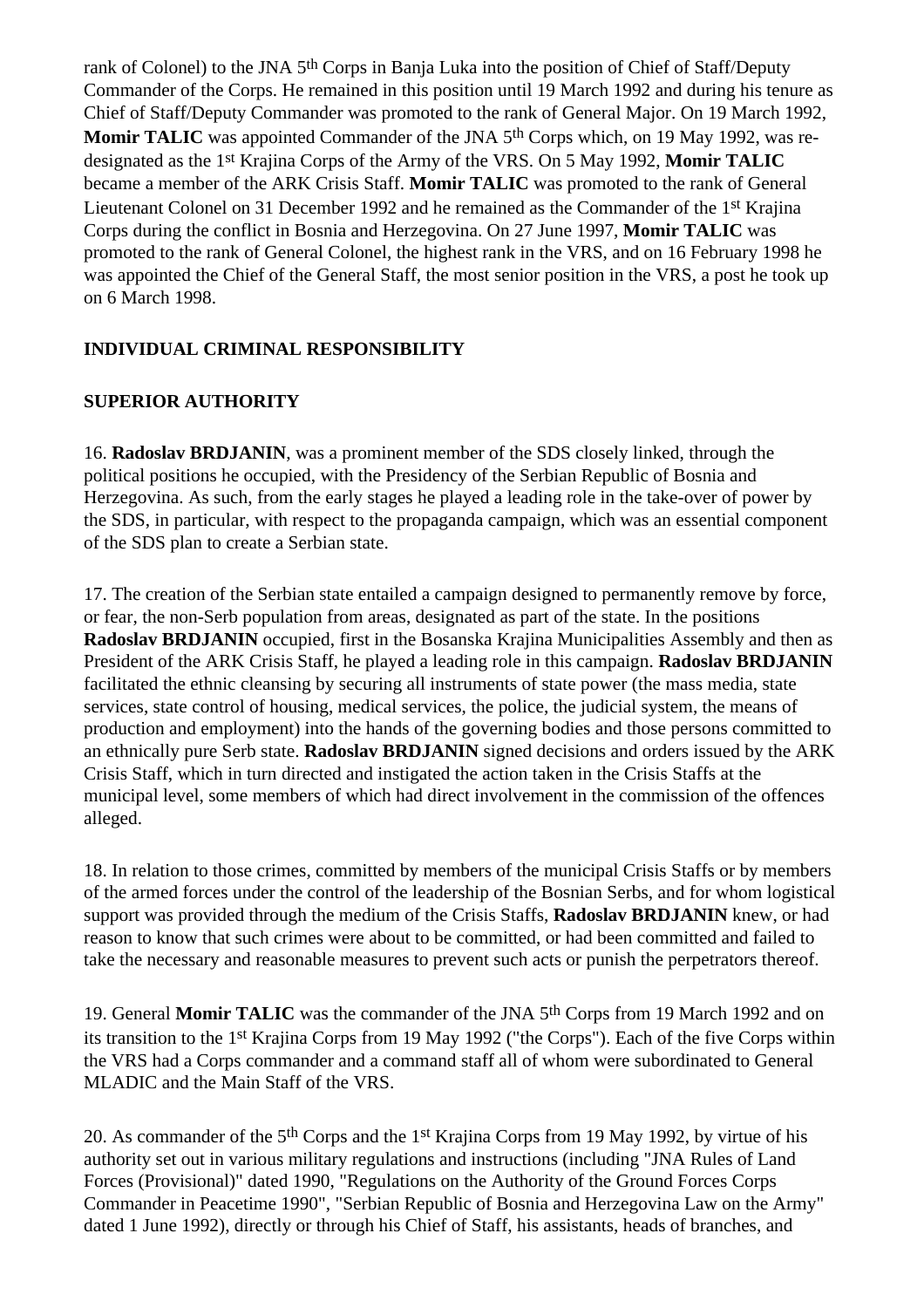other officers, commanded all units of the 1st Krajina Corps and units attached to it. General **Momir TALIC** directly controlled the work of the Corps command; made decisions for the Corps and subordinate units; assigned tasks to subordinates; issued orders, instructions and directives; ensured the implementation of these orders, instructions and directives and bore full responsibility for their completion; monitored the situation in the area of responsibility of the Corps; ensured the passage of information to superior commands, civilian and police bodies; and was responsible for the overall state and conduct of the Corps.

20.1. As Commander of the 1st Krajina Corps, General **Momir TALIC**'s membership of the ARK Crisis Staff and his implementation of its decisions aided and abetted the fulfilment of its policies.

21. Between May and December 1992, the strength of the 1st Krajina Corps increased considerably due to mobilisation and the integration of the former territorial defence units (renamed light brigades) into the Corps structure. By December 1992, the units that **Momir TALIC** commanded included the following:

- Corps Headquarters
- 16 Krajina Motorised Brigade
- 5 Kozara Light infantry Brigade
- 22 Light Infantry Brigade
- 6 Sanska Light Infantry Brigade
- 30 Light Infantry Division
- 10 Krajina Infantry Division (disbanded late 1992)
- 11 Dubica Light Infantry Brigade
- 11 Mrkonjic Light Infantry brigade
- 43 Motorised Brigade
- 27 Motorised Brigade
- 1 Banja Luka Light Infantry Brigade
- 2 Banja Luka Light Infantry Brigade
- 3 Banja Luka Light Infantry Brigade
- 4 Banja Luka Light Infantry Brigade
- 1 Celinac Light Infantry Brigade
- 1 Laktasi Light Infantry Brigade
- 1 Srbac Light Infantry Brigade
- 1 Sipovo Light Infantry Brigade
- 19 Donji Vakuf Light Infantry Brigade
- 1 Gradiska Light Infantry Brigade
- 1 Novigrad Light Infantry Brigade
- 1 Prnjavor Light Infantry Brigade
- 1 Kotor Varos Light Infantry Brigade
- 1 Knezevo Light Infantry Brigade
- 2 Krajina Light Infantry Brigade
- 1 Ozren Light Infantry Brigade
- 2 Ozren Light Infantry Brigade
- 1 Trebiska Light Infantry Brigade
- 1 Osinje Light Infantry Brigade
- 1 Krnijn Light Infantry Brigade
- 1 Vucjak Light Infantry Brigade
- 1 Teslic Light Infantry Brigade
- 1 Doboj Light Infantry Brigade
- 1 and 2 Armoured Brigades
- 1 and 9 Mixed Artillery Regiments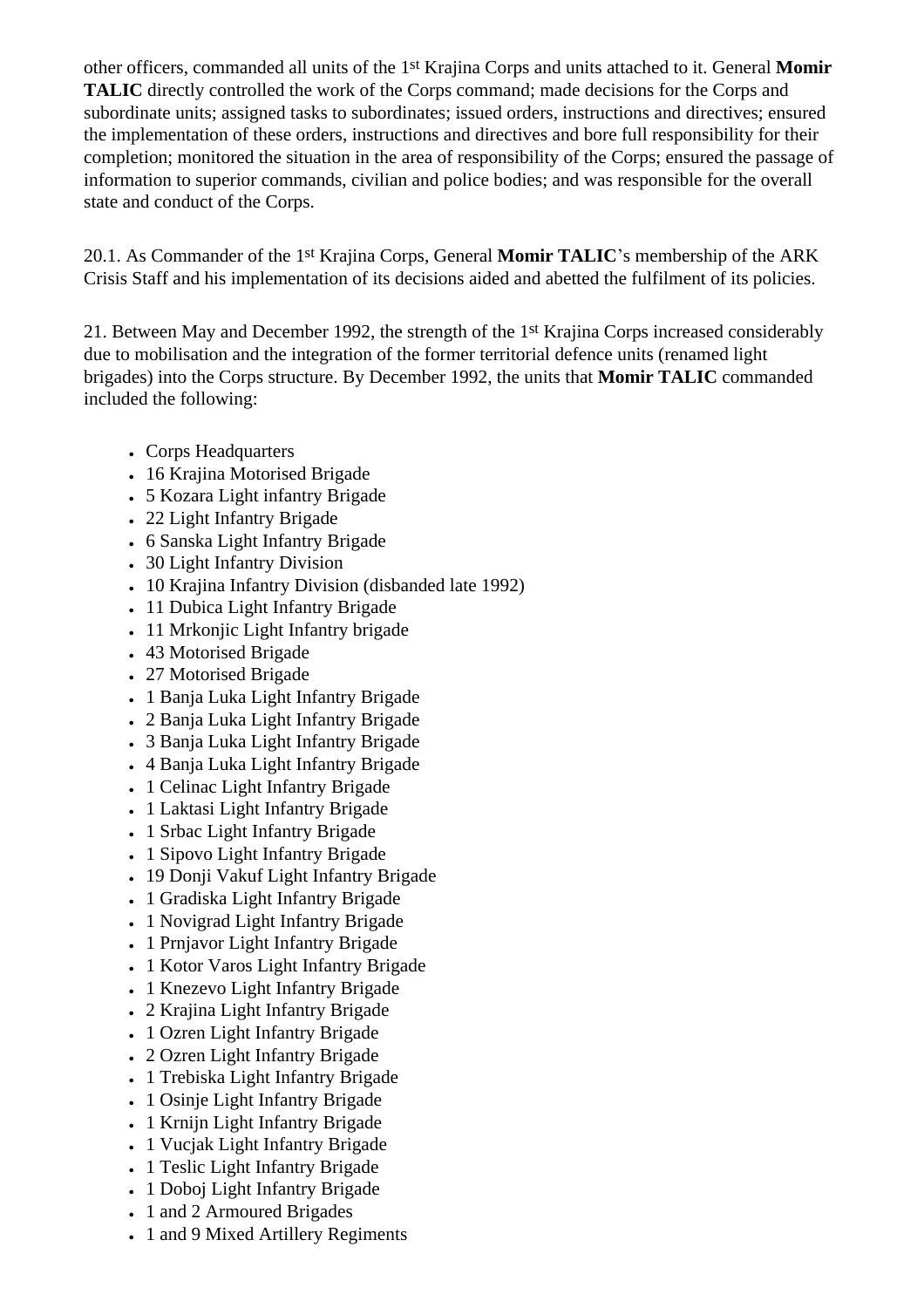- 1 Mixed Anti-Tank Artillery Regiment
- 1 Light Anti-Aircraft Artillery Regiment
- 89 Rocket Brigade
- 1 and 9 Engineer Regiment
- 1 Pontoon Battalion
- 1 and 9 Communications Battalion
- 1 and 9 Military Police Battalion
- 1 Transport Battalion
- 1 Medical Battalion
- Manjaca Training Facility and Detention Unit

22. In order to facilitate an improvement in command and control of units and the control of the territory a number of temporary units were also established by the Corps. These included:

- Tactical Group 1
- Tactical Group 2
- Tactical Group 3
- Tactical Group 4
- Tactical Group 5
- Operational Group Doboi
- Operational Group Prijedor
- Operational Group Vlasic
- Group of Light Brigades Banja Luka

23. The JNA 5th Corps/1st Krajina Corps had a geographically defined area of responsibility which evolved in 1992. Apart from Bihac-Ripac and Bosanski Petrovac, all municipalities referred to in paragraph 4 above as part of the ARK, either fell directly within the area of responsibility of the Corps, were included in the area of responsibility of the Corps as it expanded in 1992 or were municipalities where units of the Corps operated in 1992.

23.1. Specifically during 1992, units of the JNA 5<sup>th</sup> Corps/1<sup>st</sup> Krajina Corps, under the command of General **Momir TALIC**, operated in the municipalities of Bosanska Krupa, Bosanski Novi, and Kljuc, all such municipalities, at times during 1992, being outside the geographical area of responsibility of the JNA 5th Corps/1st Krajina Corps.

24. General **Momir TALIC** as commander of the JNA 5th Corps/1st Krajina Corps and as a member of the ARK Crisis Staff used forces under his command, in co-ordination at times with police, paramilitary units, forces from other JNA/VRS Corps, and other civilian bodies to carry out a plan to establish and secure a Serb state and to separate the ethnic communities in Bosnia and Herzegovina. The implementation of this plan was a campaign of establishing control of all municipalities, the attacking and destruction of non-Serb villages, the killing and terrorising of the non-Serb population and the separation, deportation and permanent removal of non-Serbs who did not subjugate themselves to the Serb authorities.

25. As commander of the 5th Corps of the JNA and subsequently as commander of the 1st Krajina Corps General **Momir TALIC** was personally responsible for ensuring that units under his command respected and applied the rules of international law governing the conduct of warfare. Moreover, General **Momir TALIC** was expressly obliged by superior order to initiate proceedings for legal sanctions against individuals under his command who had violated the international law of war.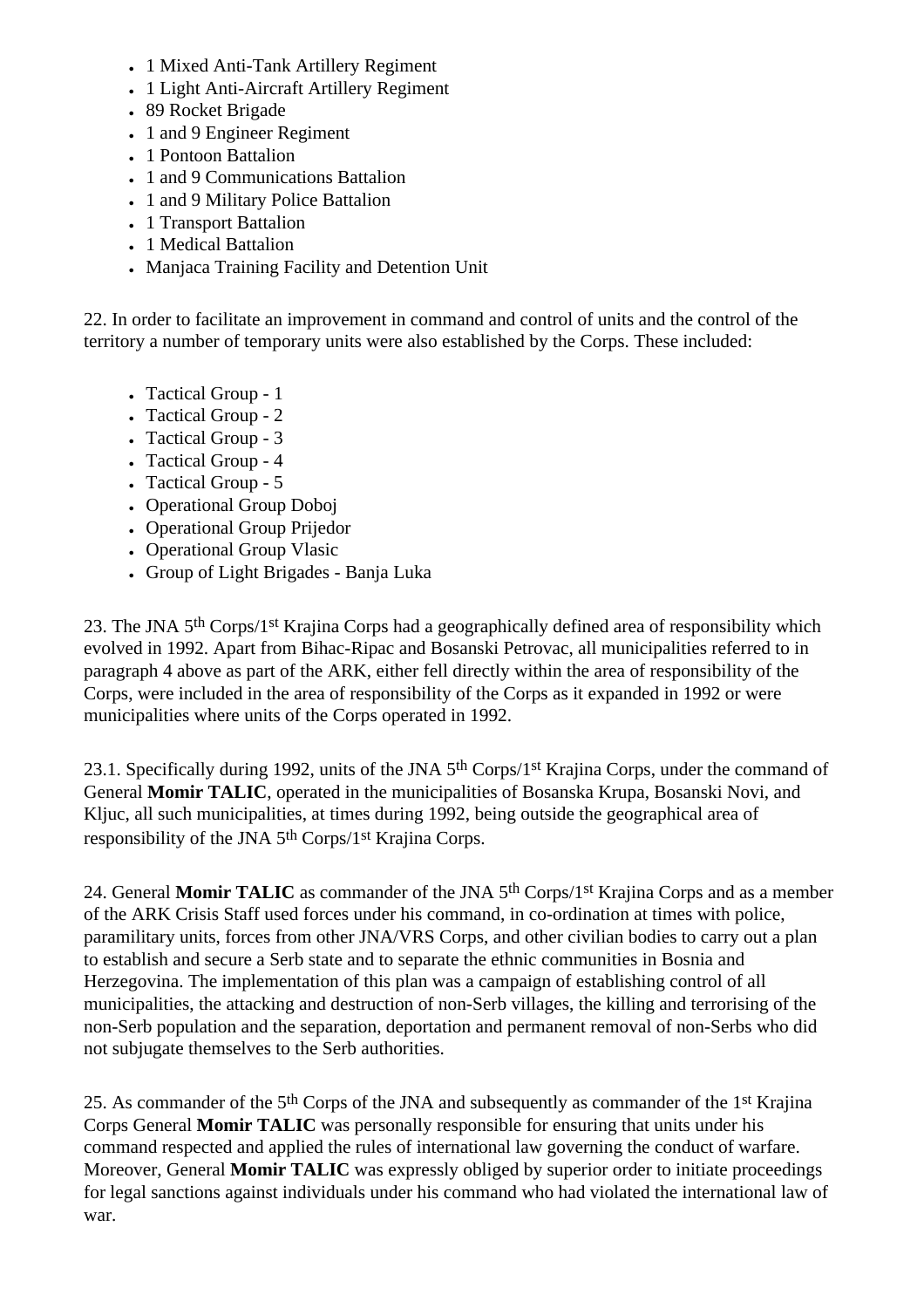26. By virtue of "Instructions on the Application of the International Laws of War in the Armed Forces of the SFRY" (published 1988) General **Momir TALIC** knew that by failing to prevent or punish any group or individuals from committing breaches of international humanitarian law that he would be personally liable for such breaches of the law. Moreover, he knew by virtue of the same legislation that repeated failure to take action against such groups or individuals would make him an instigator or accomplice to such breaches of international humanitarian law.

27.1. **Radoslav BRDJANIN** and **Momir TALIC** each participated in a joint criminal enterprise, in their roles as set out in paragraphs 17-26 above. The purpose of the joint criminal enterprise was the permanent forcible removal of Bosnian Muslim and Bosnian Croat inhabitants from the territory of the planned Serbian state by the commission of the crimes alleged in Count 1 and Counts 3 to 12 inclusive. **Radoslav BRDJANIN** and **Momir TALIC** and the other participants in the joint criminal enterprise each shared the intent and state of mind required for the commission of each of these crimes.

27.2. This joint criminal enterprise came into existence no later than the establishment of the Assembly of the Serbian people in Bosnia and Herzegovina on 24 October 1991 and continued throughout the period of the conflict in Bosnia and Herzegovina until the signing of the Dayton Accords in 1995. A great many individuals participated in this joint criminal enterprise, including **Radoslav BRDJANIN** and **Momir TALIC**, other members of the ARK Crisis Staff, the leadership of the Serbian republic and the SDS, including Radovan KARADZIC, Momcilo KRAJISNIK and Biljana PLAVSIC, members of the Assembly of the Autonomous Region of Krajina and the Assembly's Executive Committee, the Serb Crisis staffs of the ARK municipalities, the army of the Republika Srpska, Serb paramilitary forces and others. After the dissolution of the ARK Crisis Staff, **Radoslav BRDJANIN** and **Momir TALIC** continued with the implementation of this enterprise in their respective positions in the Bosnian Serb political and military power structures.

27.3. The crimes enumerated in Counts 3 to 7 inclusive and Counts 10, 11 and 12 were also natural and foreseeable consequences of the acts described in paragraphs 58 and 59 *infra*. **Radoslav BRDJANIN** and **Momir TALIC** were aware that these crimes were the possible consequence of these acts.

27.4. Despite their awareness of the possible consequences, **Radoslav BRDJANIN** and **Momir TALIC** knowingly and wilfully participated in the joint criminal enterprise. On this basis, they each bear individual criminal responsibility for these crimes under Article 7(1) in addition to their responsibility under the same article for having planned, instigated, ordered or otherwise aided and abetted in the planning, preparation, or execution of these crimes.

# **GENERAL ALLEGATIONS**

28. All acts or omissions charged as Genocide or Complicity in Genocide, were committed with intent to destroy, in whole or in part, Bosnian Muslims and Bosnian Croats, a national, ethnical, racial or religious group, as such.

29. All acts and omissions charged as Crimes against humanity were part of a widespread or systematic attack directed against the Bosnian Muslim and Bosnian Croat civilian populations of Bosnia and Herzegovina.

30. At all times relevant to this indictment, a state of armed conflict and partial occupation existed in the Republic of Bosnia and Herzegovina. For the period material to this indictment, the armed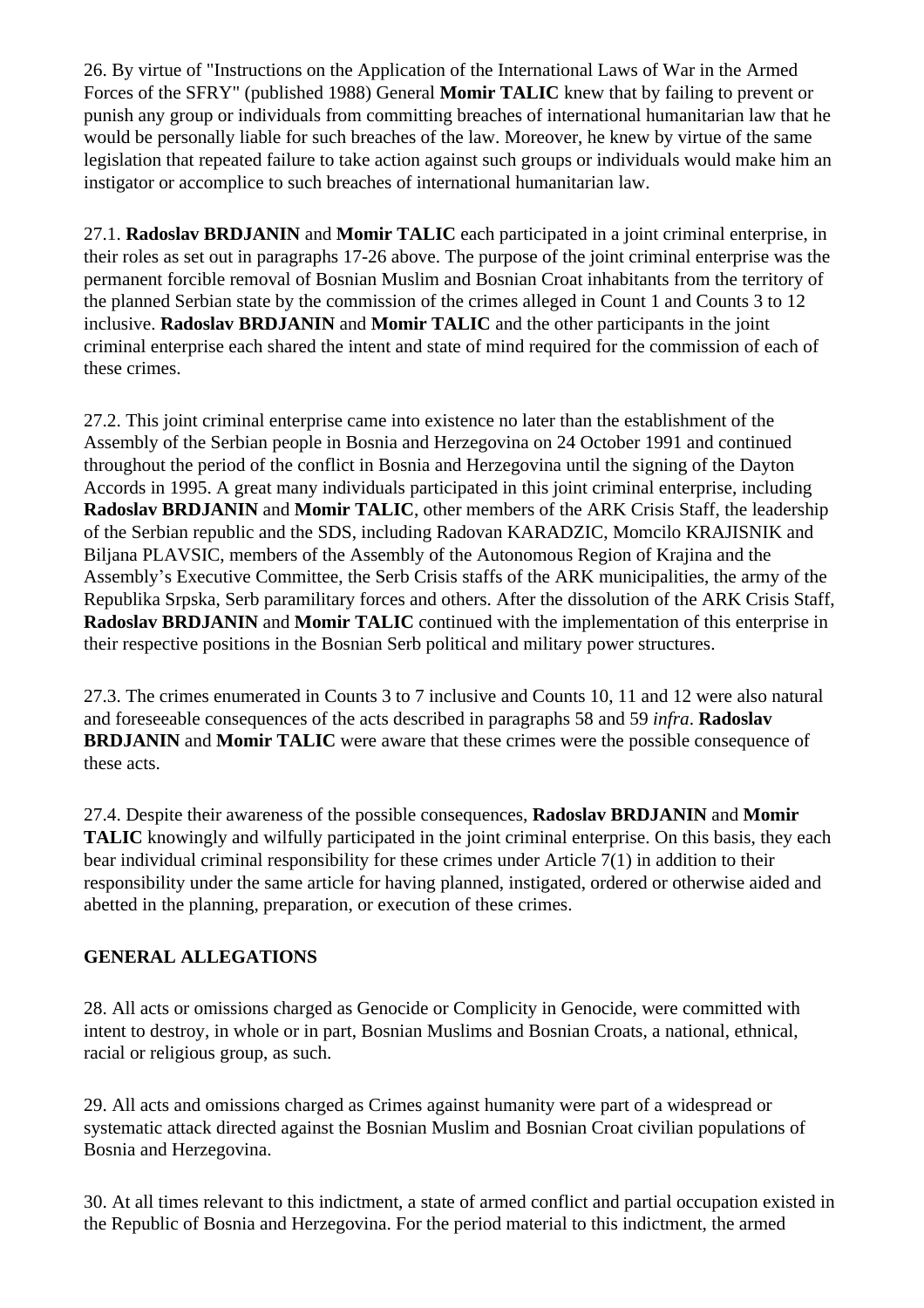forces of the Republika Srpska were acting under the overall control of and on behalf of the Federal Republic of Yugoslavia (Serbia and Montenegro). Hence, the armed conflict in Bosnia and Herzegovina between the Bosnian Serbs and the central authorities of Bosnia and Herzegovina was an international armed conflict.

31. All acts and omissions charged as Grave breaches of the Geneva Conventions of 1949 ("grave breaches") occurred during the armed conflict and partial occupation of Bosnia and Herzegovina.

32. Each of the accused were required to abide by the laws and customs governing the conduct of armed conflicts, including the Geneva Conventions of 1949 and the additional protocols thereto.

32.1. "Non-combatants" as used in this indictment means persons taking no active part in the hostilities, including members of the armed forces who have laid down their arms and those placed *hors de combat* by sickness, wounds, detention, or any cause.

33. Each accused is individually responsible for the crimes alleged against him in this indictment, pursuant to Article 7(1) of the Tribunal Statute. Individual criminal responsibility includes planning, instigating, ordering, committing or otherwise aiding and abetting in the planning, preparation or execution of any crimes referred to in Articles 2, 3, 4 and 5 of the Tribunal Statute. By using the word committed in this indictment, the Prosecution does not intend to suggest that either of the accused physically perpetrated any of the crimes charged personally.

34. Each of the accused whilst holding the positions of superior authority as set out in the foregoing paragraphs, is also criminally responsible for the acts of his subordinates, pursuant to Article 7(3) of the Tribunal Statute. A superior is responsible for the acts of his subordinate(s) if he knew or had reason to know that his subordinate(s) were about to commit such acts or had done so and the superior failed to take the necessary and reasonable measures to prevent such acts or to punish the perpetrators thereof.

# **CHARGES**

# **COUNTS 1 AND 2 (GENOCIDE, COMPLICITY IN GENOCIDE)**

35. The Prosecutor re-alleges and reincorporates by reference paragraphs 16-34 in Counts 1 and 2.

36. Between about 1 April 1992 and 31 December 1992, **Radoslav BRDJANIN** and **Momir TALIC** acting individually or in concert with each other and also with others in the Bosnian Serb leadership, planned, instigated, ordered, committed or otherwise aided and abetted in the planning, preparation, or execution of a campaign designed to destroy Bosnian Muslims and Bosnian Croats, in whole or in part, as national, ethnical, racial, or religious groups, as such, in the municipalities listed in paragraph 4 above, which formed part of the ARK, the most extreme manifestation of which took place in the municipalities of Bosanski Novi, Kljuc, Kotor Varos, Prijedor, and Sanski Most.

37. Following the political take-overs of the municipalities listed in paragraph 4 above, the execution of the above campaign included: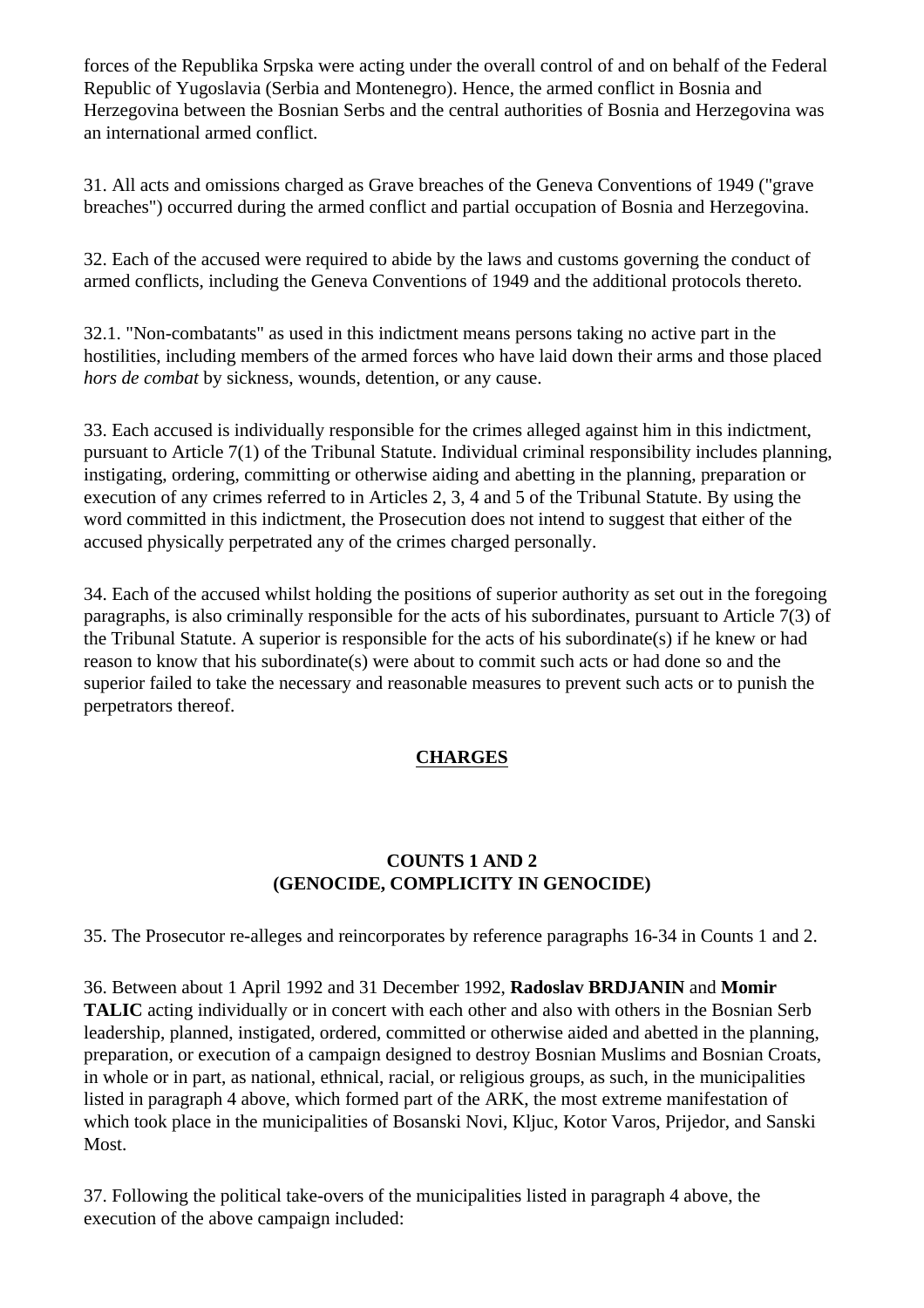(1) the killing of Bosnian Muslim and Bosnian Croat non-combatants by Bosnian Serb forces (including units of the 5th Corps/1st Krajina Corps) in villages and non-Serb areas; in camps and other detention facilities; and during the deportation or forcible transfer of the Bosnian Muslims and Bosnian Croats.

(2) causing serious bodily or mental harm to Bosnian Muslim and Bosnian Croat noncombatants during their confinement in camps, other detention facilities, and during their interrogations at police stations and military barracks when detainees were continuously subjected to or forced to witness inhumane acts including murder, rape, sexual assault, torture and beatings.

(3) detaining Bosnian Muslim and Bosnian Croat non-combatants under conditions calculated to bring about the physical destruction of a part of those groups; namely through beatings or other physical maltreatment as described above, starvation rations, contaminated water, insufficient or non-existent medical care, unhygienic conditions and lack of space.

## **Killings**

38. The killings by Bosnian Serb forces of Bosnian Muslim and Bosnian Croat non-combatants included:

- The killing of a number of people in Kozarac and the surrounding areas between May and June 1992 - Prijedor municipality
- The killing of a number of people in Mehmed Sahoric's house in Kamicani on or about 26 May 1992 - Prijedor municipality
- The killing of a number of people in Pudin Han on or about 27 May 1992 Kljuc municipality
- Killing of a number of men between Begici and Vrhpolje bridge on or about 31 May 1992 - Kljuc municipality
- The killing of a number of members of Merdanovic's family in the hamlet of Kukavice, Hrustovo village on or about 31 May 1992 - Sanski Most Municipality
- The killing of a number of people in Prhovo village and a number of men on the road to Peci on 1 June 1992 - Kljuc municipality
- The killing of a number of men in Lisnja on or about 1 June 1992 Prnjavor municipality
- The killing of a number of men in front of the school in Velagici on or about 1 June 1992 -Kljuc municipality
- The killing of a number of people during the expulsion of Bosnian Muslims from the village of Blagaj Japra and the surrounding areas on or about 9 June 1992 - Bosanski Novi municipality
- The killing of a number of people in Hambarine between May and June 1992 Prijedor Municipality
- The killing of a number of men in the village of Jaskici on or about 14 June 1992 Prijedor municipality
- The killing of a number of men in the village of Alici on or about 23 June 1992 Bosanski Novi Municipality
- The killing of a number of men in the village of Vrbanjci on 25 June 1992 Kotor Varos municipality
- The killing of a number of men on the way from Kukavice and surrounding areas and a number of men in front of the Medical Centre in Kotor Varos on or about 25 June 1992 - Kotor Varos municipality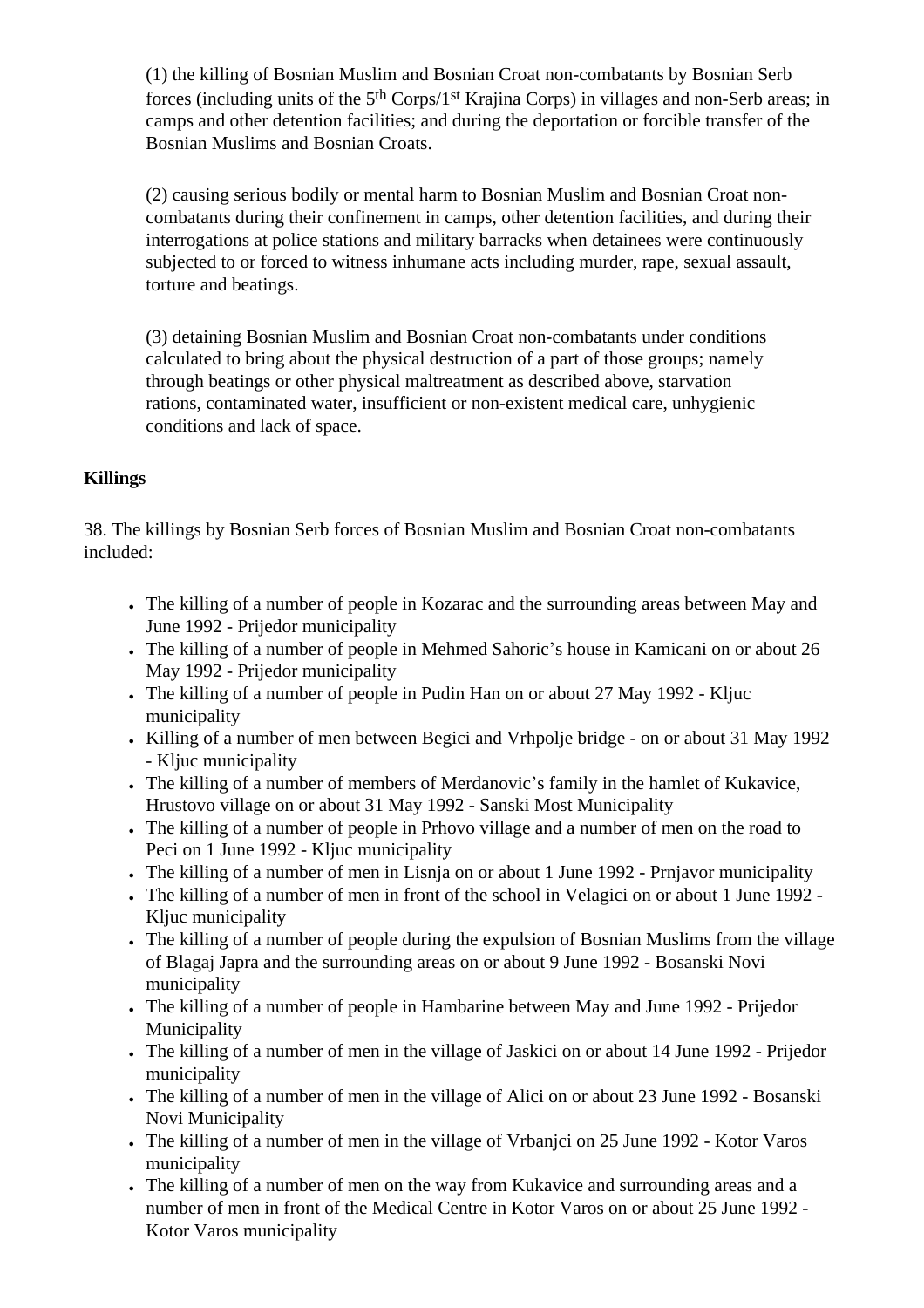- The killing of a number of men in Dujo Banovic's house in Kenjari on or about 27 June 1992 - Sanski Most Municipality
- The killing of a number of men in the village of Biscani on or about 20 July 1992 Prijedor Municipality
- The killing of a number of people in the village of Carakovo and surrounding areas during July 1992 - Prijedor municipality
- The killing of a number of people in the village of Brisevo on or about 24 July 1992 -Prijedor municipality
- The killing of a number of men in the Ljubija iron ore mine on or about 25 July 1992 -Prijedor municipality
- The killing of a number of men at the football stadium on or about 25 July 1992 Prijedor municipality
- The killing of number of members of the Alibegovic family in Budin on or about 1 August 1992 - Sanski Most municipality
- The killing of a number of men in Dabovci on or about 13 August 1992 Kotor Varos municipality
- The killing of a number of people in the village of Culum-Kostic on or about 14 August 1992 - Banja Luka municipality
- The killing of a number of men in the mosque in Hanifici on or about 15 August 1992 -Kotor Varos municipality
- The killing of a number of people in Edhem Cirkic's house in Cirkino Brdo in about mid August 1992 - Kotor Varos municipality
- The killing of a number of people in the villages of Orasce and Dulici between 20 and 23 September 1992 - Bihac-Ripac municipality
- The killing of a number of men near the village of Skrljevita on or about 2 November 1992 - Sanski Most municipality
- The killing of a number of men in the school in Grabovice on or about 3 November 1992 Kotor Varos municipality
- The killing of a number of people in Tomasica on or about 3 December 1992 Prijedor municipality

# **Camps**

39. Military and civilian camps and detention facilities were established in the municipalities by the Bosnian Serb authorities. Following the attacks on the municipalities, Bosnian Serb forces rounded up thousands of Bosnian Muslim and Bosnian Croat non-combatants and forced them to march to assembly points, for transfer to the camps and detention facilities. Bosnian Muslim and Bosnian Croat males were pulled from the columns during these marches and executed. The conditions in these camps and detention facilities were often brutal and inhumane.

40. These camps and detention facilities, staffed and operated by military and police personnel under the direction of Crisis Staffs and the VRS, included:

- Banja Luka municipality (CSB Building, Mali Logor, Manjaca and Viz Tunjice Penitentiary)
- Bosanska Dubica municipality (SUP Building)
- Bosanska Gradiska municipality (Stara Gradiska Military Prison)
- Bosanska Krupa municipality (Jasenica Primary School and Petar Kocic Elementary School)
- Bosanski Novi municipality (Bosanska Kostajnica Police Station, Bosanski Novi Fire Station and Mlakve Football Stadium)
- Bosanski Petrovac municipality (Kozila)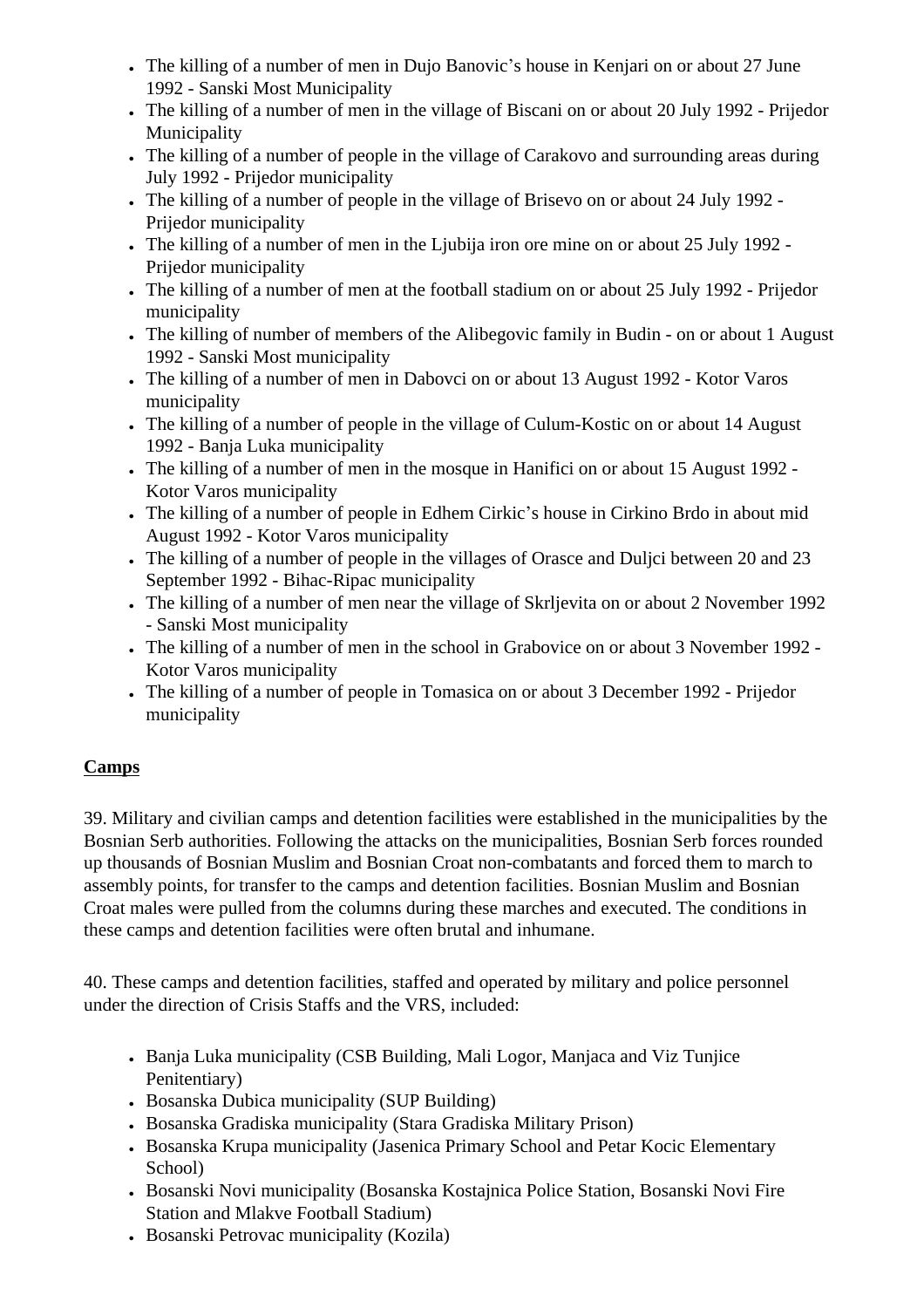- Kljuc municipality (SUP Building and Nikola Mackic Elementary School)
- Kotor Varos municipality (Grabovica School, Kotor Varos Police Station, Kotor Varos Elementary School, Prison and Sawmill)
- Prijedor municipality (Prijedor Barracks, Keraterm, Miska Glava, Omarska, SUP Building and Trnopolje)
- Prnjavor municipality (Ribnjak, Sloga Shoe Factory and Stari Mlin)
- Bihac-Ripac municipality (Traktorski Servis in Ripac)
- Sanski Most municipality (Betornika Cement Factory, Hasan Kikic School and Krings Factory)
- Teslic municipality (Pribinic and TO Building, SUP Building)

41. The killing by Bosnian Serb forces of Bosnian Muslim and Bosnian Croat non-combatants in the camps and detention facilities, or subsequent to their removal therefrom, included:

- The killing of a number of men on the premises of the Public Security Service and the Territorial Defence building in Teslic, and in the Pribinic prison during June 1992 - Teslic municipality
- The killing of a number of men in front of the Manjaca camp after their transportation from Hasan Kikic elementary school in Sanski Most on or about 3 June 1992 - Banja Luka municipality
- Killing of a number of men during the transportation from Betonirka detention facility to Manjaca on or about 7 July 1992 - Sanski Most/Banja Luka municipality
- The killing of a number of men in Biljani on or about 10 July 1992 Kljuc municipality
- The killing of a number of men in "Room 3" at Keraterm camp on or about 24 July 1992 Prijedor municipality
- The killing of a number of men in the Peter Kocic Elementary School in Bosanska Krupa between July and August 1992 - Bosanska Krupa municipality
- The killing of a number of men taken from the Keraterm and Omarska on or about 5 August 1992 in the area called Hrastova Glavica - Sanski Most municipality
- The killing of a number of men in front of the Manjaca camp after their transportation from Omarska on or about 6 August 1992 - Banja Luka municipality
- The execution of a large number of men from the Trnopolie camp in the Vlasic mountain, the area of Koricanske stijene on or about 21 August 1992 - Skender Vakuf municipality
- The killing of a number of people at Omarska camp between 28 May and 6 August 1992 -Prijedor municipality
- The killing of a number of men in Trnopolie camp between 28 May and October 1992 -Prijedor municipality
- The killing of a number of men in Manjaca between 1 June and 18 December 1992 Banja Luka municipality

# **Causing Serious Bodily Or Mental Harm**

42. In the camps and detention facilities, Bosnian Serb forces and others who were given access to the camps, subjected non-combatant Bosnian Muslim and Bosnian Croat detainees from the municipalities to physical and mental abuse including torture, beatings with weapons, sexual assaults and the witnessing of inhumane acts, including murder, causing them serious bodily or mental harm. As a result of these inhumane acts, during the period from 1 April 1992 to 31 December 1992, a large number of Bosnian Muslims and Bosnian Croats died in these detention facilities.

The infliction of serious bodily or mental harm on numerous Bosnian Muslims and Bosnian Croats occurred throughout the indictment period in each of the municipalities listed in paragraph 4. The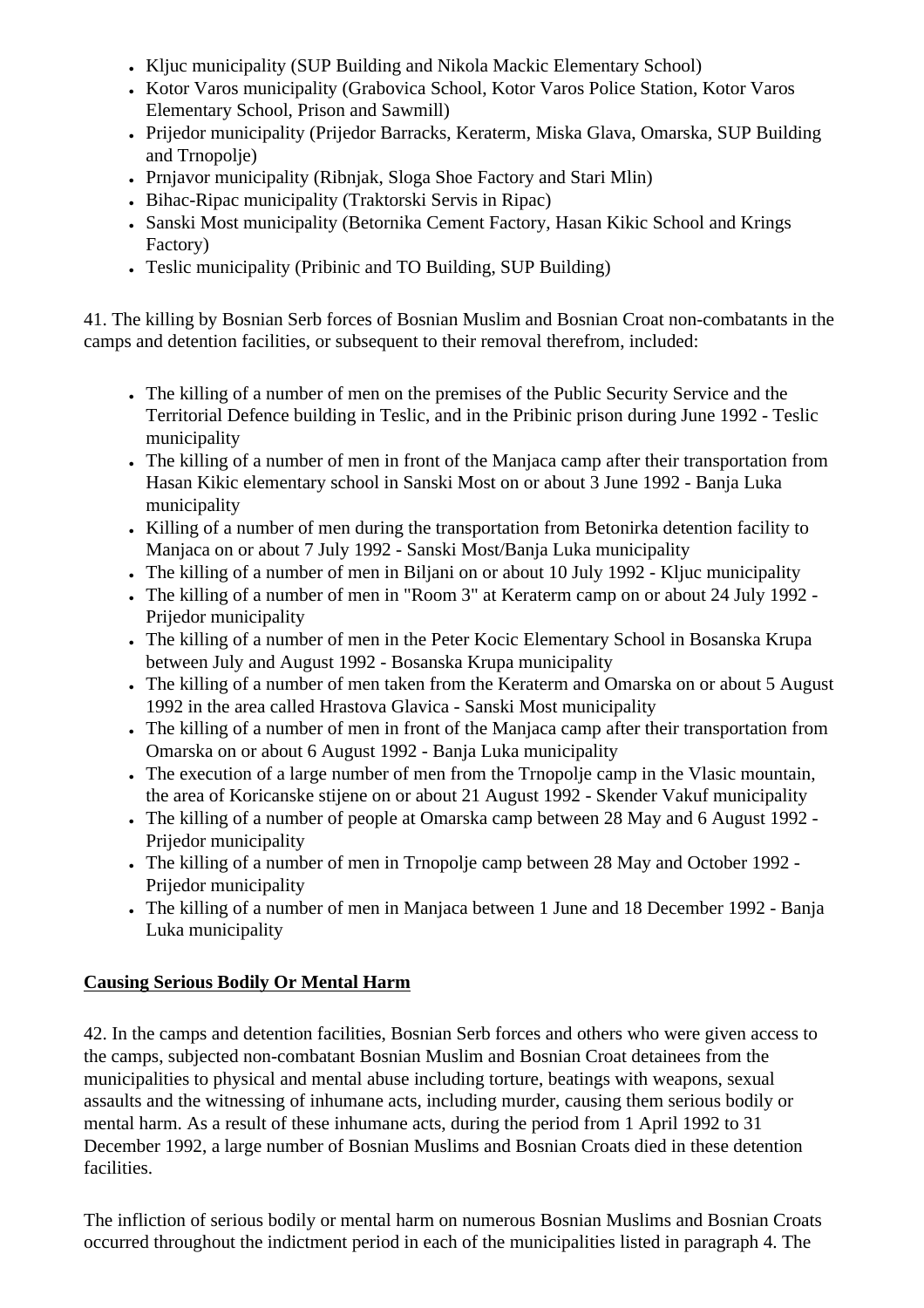incidences of such infliction were widespread and often repetitive. The pattern is summarised below for each municipality.

- Banja Luka
	- ❍ Between 4 April 1992 and 31 December 1992 numbers of Bosnian Muslim and Bosnian Croat non-combatants were detained both by regular and irregular police forces. Those detained were taken initially to the CSB building and interrogated. Beatings took place during and outside interrogation. From the CSB, detainees were transferred to more permanent detention facilities at Mali Logor, Viz Tunjice and Manjaca.
	- ❍ At all three facilities numerous detainees were subjected to regular beatings involving the use of fists, feet, batons, rifle butts and electric cables. In some cases, the beatings were so severe as to result in serious injury and death. In Mali Logor, detainees were forced to perform sexual acts upon each other. In all three facilities detainees witnessed beatings inflicted on others and the results thereof.
	- ❍ Manjaca received detainees from various municipalities. It was one of the major detention facilities in the area of the ARK. Detainees were beaten in areas throughout the camp including outside the make-shift medical clinic, stables and other buildings. Detainees were subjected to acts of sexual degradation. They were subject to forced labour.
- Bihac Ripac
	- ❍ From 9 June 1992, the village of Ripac was sealed off and became a *de facto* centre of detention for the Bosnian Muslim inhabitants. A hangar (*Traktorski Servis*) was utilised as a detention facility for inhabitants and Bosnian Muslims from other areas. Some detainees were tied up, beatings took place outside and during interrogations when detainees were accused of being members of the "Green Berets". Detainees were subject to forced labour. All detainees were non-combatants
- Bosanska Dubica
	- ❍ Between 1 April 1992 and 30 September 1992, numbers of Bosnian Muslim noncombatants were detained by members of the Bosnian Serb authorities (police forces and military). They were taken to the police (SUP) building. Beatings, involving the use of fists, feet, batons, electric cables and rifle butts, were administered by members of the police, military police and SDS. The beatings were both arbitrary and during interrogations, the object of which was to persuade detainees to confess to involvement in the activities of the SDA, a legitimate political party. Some detainees were rendered unconscious as a result and/or suffered serious injury. Beatings were witnessed by other detainees.
- Bosanska Gradiska
	- ❍ After 15 July 1992, some Bosnian Muslim non-combatants were detained by the police, reserve police, and military police at the school in Bistrica and the police station in Bosanska Gradiska.
	- ❍ At Bistrica and the police station in Bosanska Gradiska detainees were interrogated, beaten and tortured.
- Bosanska Krupa
	- ❍ Between 21 April 1992 and 1 September 1992, numbers of Bosnian Muslim noncombatants were detained by members of regular and irregular police and military units. They were taken to detention facilities in Jesenica Elementary School, Petar Kocic Elementary School and Kamenica (situated in Titov Drvar municipality). In each camp beatings were administered on a daily basis during and outside interrogation.
	- ❍ In Jesenica, members of a paramilitary unit "Suha Rebra" entered the facility, beat inmates with and without the use of implements such as handcuffs and caused injury by stabbing. On a separate occasion another group"Seseljevci" entered and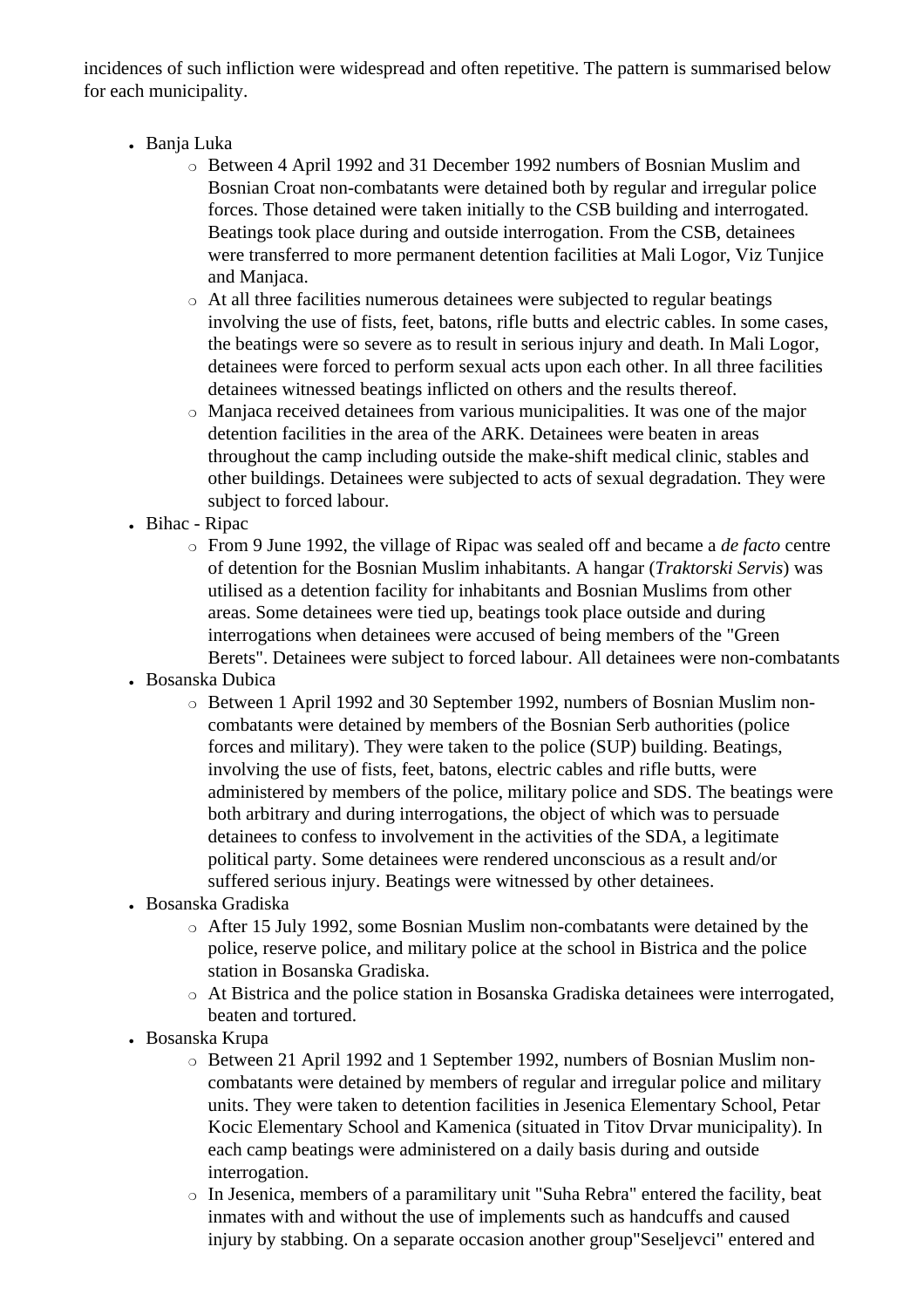used rifle butts and barrels to inflict injury on detainees.

- ❍ In Petar Kocic detainees had electricity applied to them, were subject to forced labour on the front line during which, on at least one occasion, a prisoner was shot in the leg. Some detainees had to eat, drink and sleep with their hands cuffed behind their backs.
- ❍ In Kamenica, detainees were subject to forced labour and ritual humiliation was visited on some detainees.
- Bosanski Petrovac
	- ❍ Between June and August 1992, Bosnian Muslim non-combatants were detained at the Bosanski Petrovac police station and by police and soldiers at the Kozila Logging Camp. A number of detainees from the Kozila Logging Camp were later taken to detention facilities in a school building in Kamenica.
	- ❍ At the police station in Bosanski Petrovac detainees were placed in overcrowded conditions, threatened with execution and were beaten.
	- ❍ At the Kozila Logging camp detainees were regularly beaten with police batons, kicked and tortured and required to perform humiliating acts.
	- ❍ In Kamenica, detainees were beaten and subject to forced labour.
- Donji Vakuf
	- ❍ Between June and September 1992, numbers of Bosnian Muslim and Bosnian Croat non-combatants were detained by soldiers, military police and police officers. Those detained were taken to a detention camp at Vrbas Promet, a detention facility known as "The House", the SUP building in Donji Vakuf and the Territorial Defence Warehouse in Donii Vakuf.
	- ❍ At Vrbas Promet detainees were beaten with police batons, sticks and fists and subjected to other inhumane acts. Detainees died as a result of the beatings.
	- ❍ At "The House" detainees were beaten with fists, chopped wood, rifle butts and police batons and subjected to other inhumane acts.
	- ❍ At the SUP building detainees were beaten with police batons, electric cables, clubs, chains, steel rods and feet.
	- ❍ At the Territorial Defence warehouse in Donji Vakuf detainees were beaten with electric cables, bats, rifle butts, fists and feet. Detainees were forced to beat each other. A prisoner died of his injuries as a result of a beating.
	- ❍ At all three facilities detainees witnessed the beatings and deaths of other inmates.
- Bosanski Novi
	- ❍ Between May 1992 and August 1992, numbers of Bosnian Muslim non-combatants were detained by police officers and military personnel. Those detained were taken to the Bosanska Kostajnica Police Station, the Bosanski Novi Fire Station and the Mlavke Football Stadium.
	- ❍ At the the Bosanska Kostajnica Police Station prominent and educated Bosnian Muslims were taken and beaten with metal and wooden sticks. A screwdriver was plunged into the flesh of detainees. A prisoner was beaten until unconscious.
	- ❍ At the Bosanski Novi Fire Station detainees were interrogated beaten with all manner of tools including baseball and plastic bats. Drunken Serb men were brought in to administer beatings to the detainees.
	- ❍ At the Mlavke Football Stadium detainees were randomly beaten on their way to meal-times. One prisoner was blinded by a beating. Detainees were forced to carry out inhumane physical activity until they collapsed and were ordered to perform humiliating acts.
- Klujc
	- ❍ Between May and September 1992, a number of Bosnian Muslim non-combatants from the town of Kljuc and surrounding villages were arrested and taken to detention facilities installed at the SUP and the Nicola Mackic school. In the course of the transfer to these facilities arbitrary beatings took place. In both facilities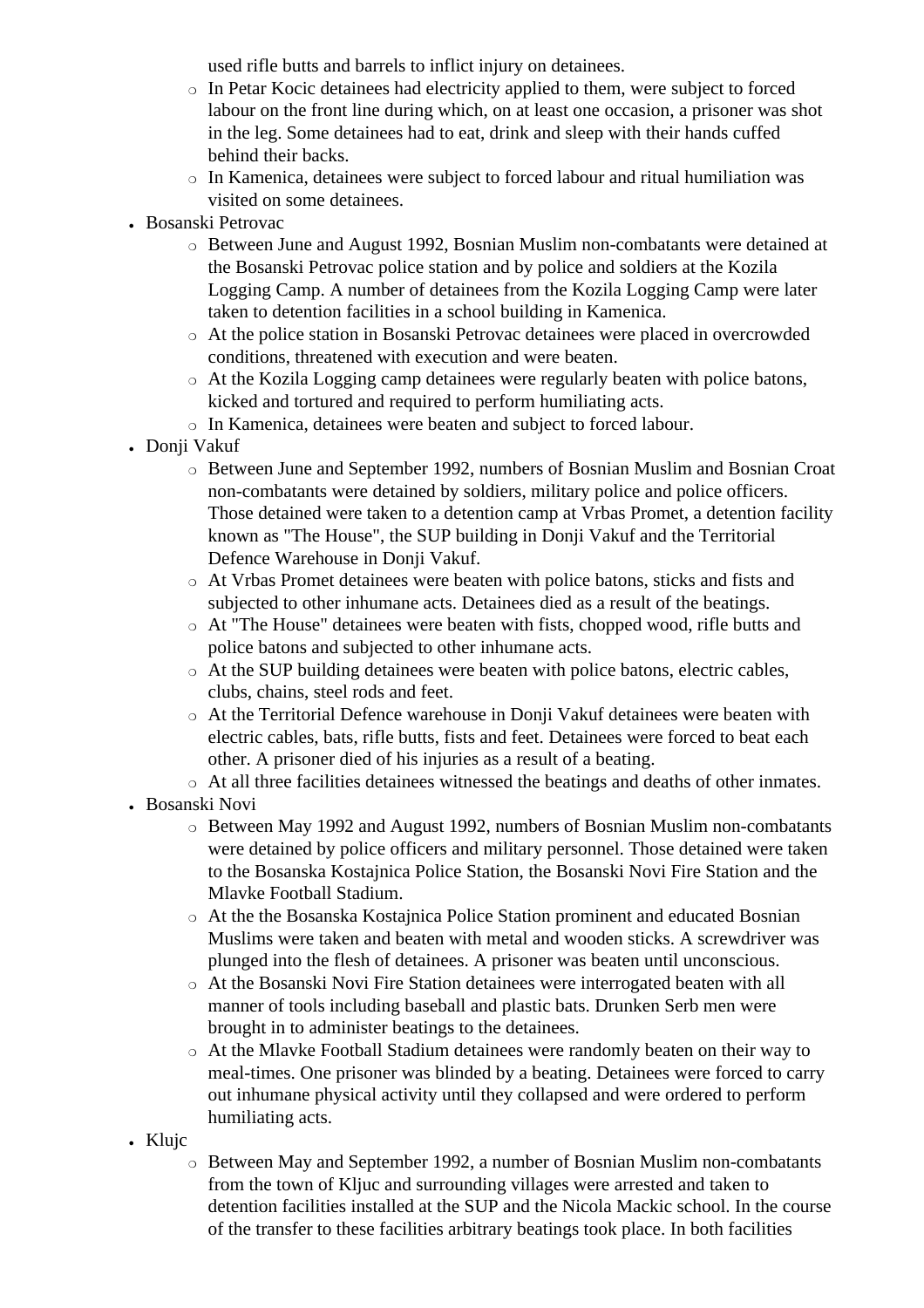detainees were subjected to regular beatings involving the use of fists, feet, objects such as batons, pieces of wood and electric cables. In some cases the beatings were protracted and so severe as to result in serious injury. Such beatings took place during and outside periods of interrogations. Detainees witnessed the beatings and deaths of other inmates.

- Kotor Varos
	- ❍ Between June and November 1992, hundreds of Bosnian Muslim and Bosnian Croat non-combatants were detained by soldiers, policemen and special Serb forces at the Grabovica School, the Kotor Varos Police Station, the Kotor Varos Elementary School, the Kotor Varos Prison and the Kotor Varos Sawmill.
	- ❍ At the Grabovica School detainees were abused by the local population on arrival and departure, such abuse including humiliation and beatings.
	- ❍ At the Kotor Varos Police Station detainees were beaten with batons, rifle butts and chair legs. Beatings in some cases were extremely severe and lengthy. Male and female detainees were forced to perform sexual acts with each other. Detainees were tortured and abused during interrogation.
	- ❍ At the Kotor Varos Elementary School detainees were beaten and forced to perform sexual acts with each other. Some detainees died as a result of the beatings.
	- ❍ At the Kotor Varos Prison detainees were beaten and wounded, often very severely, with wooden bats, rifles, batons, chair legs, electric cables, rubber coated springs with handles and knives. Some detainees were beaten to death or were executed after their beating.
	- ❍ At the Kotor Varos Sawmill the detainees were predominantly non able-bodied men, women and children. Women were systematically raped and a mentally retarded man was beaten.
- Prijedor
	- ❍ Between May 1992 and September 1992, thousands of Bosnian Muslim and Bosnian Croat non-combatants were detained by the police and military forces (both regular and irregular) at Omarska Camp, Keraterm Camp, Trnoplje Camp, the Miska Glava Community Centre, the Ljubija Football Stadium, the Prijedor SUP and Prijedor JNA barracks.
	- ❍ At the Omarska Camp detainees were beaten on arrival at the camp and beaten and tortured both routinely and during interrogation with electric cables, rifle butts, police batons and wooden clubs. Beatings occurred during the day and at night. Detainees were humiliated and tortured. Prominent and educated Bosnian Muslims were subjected to the worst beatings and humiliations. In some cases the beatings were so severe as to result in serious injury, permanent disfigurement and death. Beatings and humiliation were often administered in front of other detainees. Female detainees were raped and sexually assaulted.
	- ❍ At the Keraterm Camp detainees were beaten on arrival at the camp and during interrogations and while they waited to receive food. Beatings were carried out with wooden clubs, baseball bats, electric cables, police batons and rifle butts. Beatings occurred during the day and at night. Detainees were humiliated and tortured. Certain detainees were singled out for particularly harsh treatment. In some cases the beatings were so severe as to result in serious injury, permanent disfigurement and death. Beatings and humiliation were often administered in front of other detainees. Female detainees were raped.
	- ❍ At the Trnoplje Camp detainees were predominantly women, children and the elderly. However, younger men were also detained. Male detainees were interrogated and beaten. Detainees were beaten in front of other detainees. Female detainees were raped.
	- ❍ In Omarska, Keraterm and Trnoplje detention camps, non-camp personnel were given access to the camp. These non-camp personnel also beat and humiliated the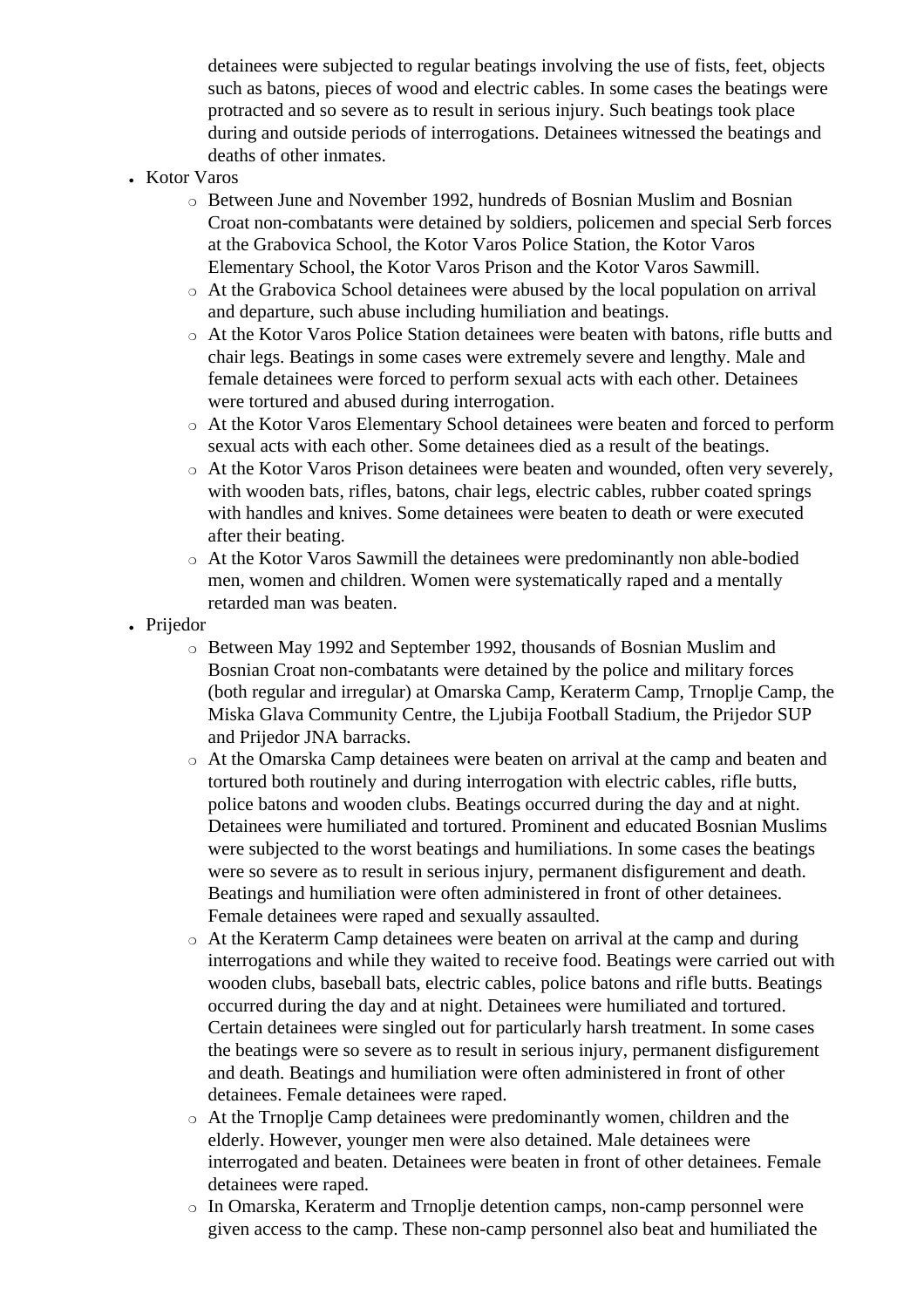detainees.

- ❍ At Miska Glava community centre and the Ljubija Football stadium over a hundred Bosnian Muslim men were beaten with axes, knives, police batons and rifle butts. Many detainees died as a result of the beatings and the detainees remaining alive were forced to load the dead on to transport.
- ❍ At the Prijedor SUP and JNA barracks predominantly prominent members of the Bosnian Muslim and Bosnian Croat communities were interrogated and beaten and tortured.
- Prnjavor
	- ❍ From April 1992 onwards, a number of Bosnian Muslim non-combatants were detained by soldiers, military policemen and reserve policemen at the police station in Prnjavor, at the Dom Kultur, at the Sloga shoe factory, the Vijaka mill and the Ribnjak camp.
	- ❍ At the police station in Prnjavor detainees were beaten with fists, boots and truncheons and interrogated about their ownership of weapons.
	- ❍ At the Sloga shoe factory detainees were beaten and humiliated in other ways by Serb soldiers and civilians allowed into the premises.
	- ❍ At the Ribnjak camp detainees were made to carry out forced labour and beaten whilst carrying out such labour.
	- ❍ At the Vijaka mill detainees were interrogated about their ownership of weapons and beaten.
- Sanski Most
	- ❍ Between 10 May and 1 October 1992, numbers of Bosnian Muslim and Bosnian Croat non-combatants were detained both by regular and irregular police forces. Some of those detained were initially taken to the SUP building in Sanski Most and interrogated. Beatings took place during and outside interrogation. From the SUP, detainees were transferred to more permanent detention facilities at Betonirka factory garage, Krings factory, Sanski Most Sports Hall, Lusci Palanka Police station, a cellar of the house belonging to Simo Miljus in Lusci Palanka, Hasan Kikic gymnasium and a military facility at Magarice.
	- ❍ At all seven facilities numerous detainees were subjected to regular beatings involving the use of fists, feet, batons, rifle butts, chair legs, bats, gun barrels, and other blunt objects. In some cases the beatings were so severe as to result in serious injury, permanent disfigurement and death.
	- $\circ$  At Betonirka factory garage, numerous detainees were forced into 3 x 5 metre cells with no ventilation, no toilet facilities, no beds and no running water with insufficient room to sleep. Detainees were forced to eat tainted food causing severe abdominal pain and dehydration. Detainees were forced to line up and beat other detainees severely. Some detainees were forced to assume a praying position and were beaten severely with wooden chair legs.
	- ❍ Between 6 June and 16 June 1992, hundreds of detainees from Sanski Most were taken by truck to Manjaca camp in Banja Luka. The detainees were placed on overcrowded trucks with almost airtight tarpaulins in extreme temperatures, causing some deaths among the detainees and severe heat exhaustion and dehydration and suffering by others.
- Sipovo
	- ❍ In November 1992, a number of Bosnian Muslim non-combatants were detained by police officers. Those detained were taken to the SUP building in Sipovo. They were beaten with fists, feet and sticks and while handcuffed witnessed the beatings of other detainees.
- Teslic
	- ❍ Between June and October 1992, numbers of Bosnian Muslim and Bosnian Croat non-combatants were detained by military police, reserve police and paramilitary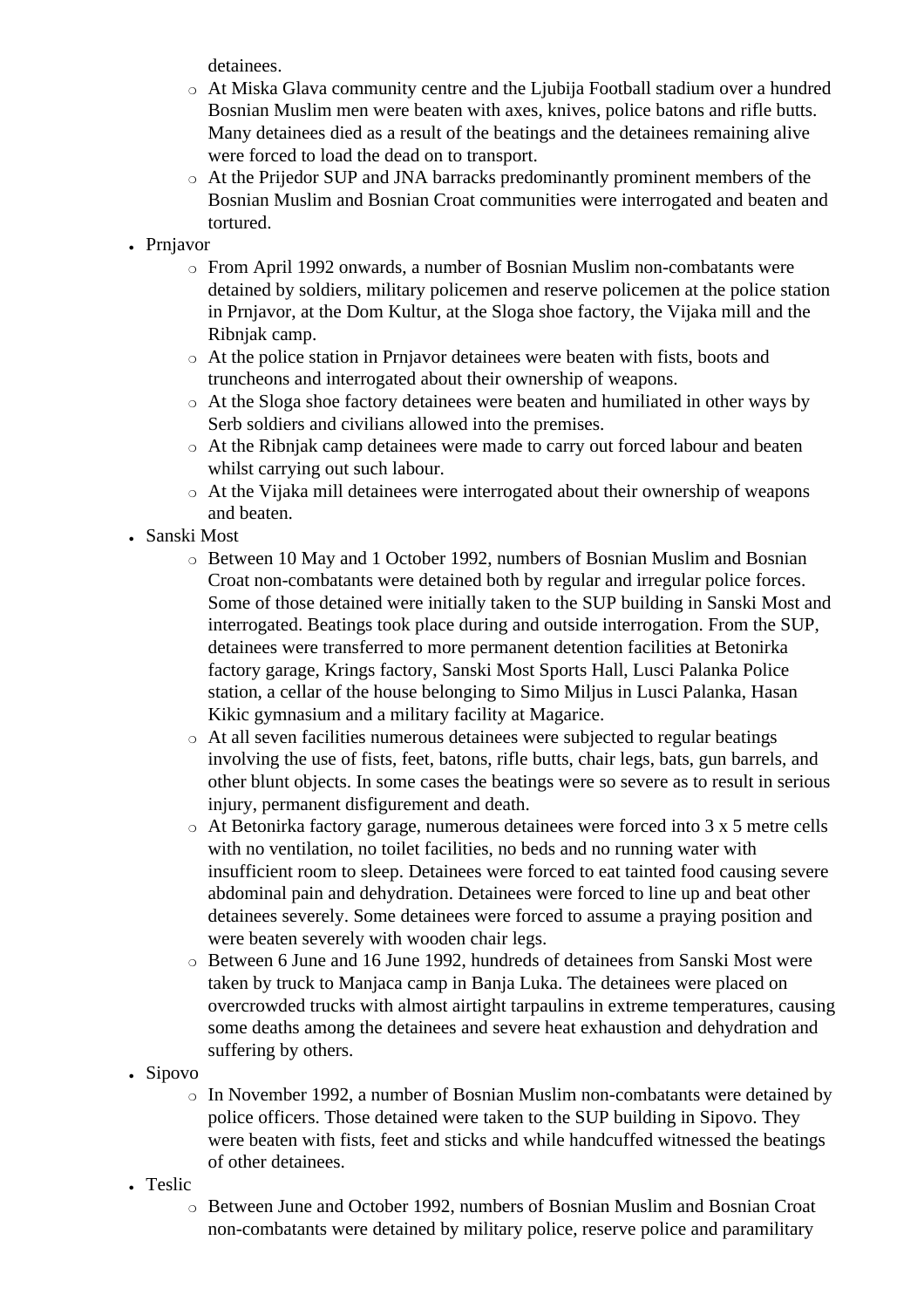forces. Those detained were taken to a detention camp at Pribinic, the SUP building in Teslic and the Territorial Defence warehouse in Teslic.

- ❍ At Pribinic detainees were beaten with police batons, rubber sticks, chains and wooden objects. Several men died as a result of the beatings.
- ❍ At the SUP building in Teslic detainees were beaten with rubber and wooden batons, rifle butts and fists and feet.
- ❍ At the Territorial Defence warehouse in Teslic detainees were beaten with electric cables, baseball bats, pieces of wood, a meat axe, fists and batons and were subject to other inhumane acts. Prisoners died as a result of these beatings.
- ❍ At all three facilities detainees witnessed the beatings and deaths of other inmates.

#### **Conditions Calculated To Bring About Physical Destruction**

43. The brutal and inhumane conditions in the camps and detention facilities included inadequate food (often amounting to starvation rations), contaminated water, insufficient or non-existent medical care, inadequate hygiene conditions and lack of space.

44. Between about 1 April 1992 and 31 December 1992, **Radoslav BRDJANIN** and **Momir TALIC** knew or had reason to know that Bosnian Serb forces under their control were about to commit such acts or had done so, and they failed to take the necessary and reasonable measures to prevent such acts or to punish the perpetrators thereof.

By their involvement in these acts or omissions **Radoslav BRDJANIN** and **Momir TALIC** committed:

> **Count 1: GENOCIDE**, punishable under Articles 4(3)(a), and 7(1) and 7(3) of the Statute of the Tribunal;

#### **AND/OR**

**Count 2: COMPLICITY IN GENOCIDE**, punishable under Articles 4(3)(e), and 7(1) and 7(3) of the Statute of the Tribunal.

#### **COUNT 3 (PERSECUTIONS)**

45. The Prosecutor re-alleges and reincorporates by reference paragraphs 16 - 43 above and paragraphs 58-59 *infra.* in Count 3.

46. Between about l April 1992 and 31 December 1992, **Radoslav BRDJANIN** and **Momir TALIC** acting individually or in concert with each other and also with others in the Bosnian Serb leadership, planned, instigated, ordered, committed or otherwise aided and abetted in the planning, preparation or execution of persecutions on political, racial or religious grounds of the Bosnian Muslim and Bosnian Croat population in the municipalities listed in paragraph 4, which formed part of the ARK.

47. The above planning, preparation or execution of persecutions included:

(1) the killing of Bosnian Muslims and Bosnian Croats by Bosnian Serb forces (including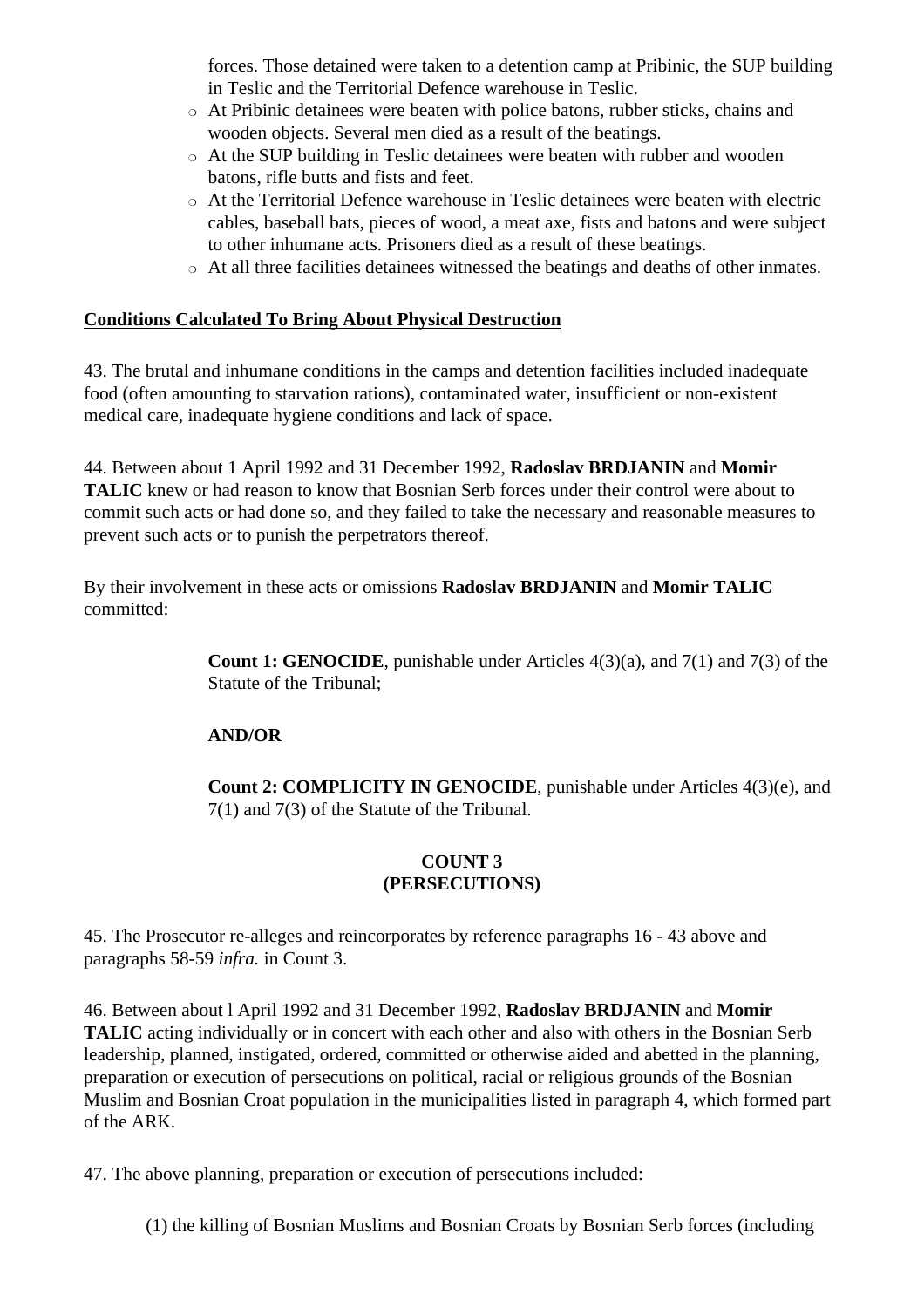units of the 5th Corps/1st Krajina Corps) in villages and non-Serb areas, in detention camps and other detention facilities;

(2) torture, physical violence, rapes and sexual assaults, constant humiliation and degradation of Bosnian Muslims and Bosnian Croats; and,

(3) (a) Destruction, wilful damage and looting of residential and commercial properties in the parts of towns, villages and other areas inhabited predominantly by a Bosnian Muslim and Bosnian Croat population, included:

- City of Banja Luka
- Town of Ripac
- Orasac
- Town of Bosanska Dubica
- Town of Bosanska Gradiska
- Liskovac
- Orahovo
- Town of Bosanska Krupa
- Arapusa
- Town of Bosanski Novi
- Blagaj Japra
- Blagaj Rijeka
- Donji and Gornji Agici
- Suhaca
- Town of Bosanski Petrovac
- Biscani
- Town of Celinac
- Basici
- Town of Donji Vakuf
- Prusac
- Town of Kljuc
- Pudin Han
- Velagici
- Biljani
- Prhovo
- Krasulje
- Crljeni
- Sanica
- Ramici
- Humici
- Other Bosnian Muslim and Bosnian Croat hamlets and areas attached to these villages
- Town of Kotor Varos
- Kotoriste
- Kotor
- Cepak
- Vrbanjci
- Vecici
- Hrvacani
- Hanifici
- Dabovci
- Plitska
- Sipure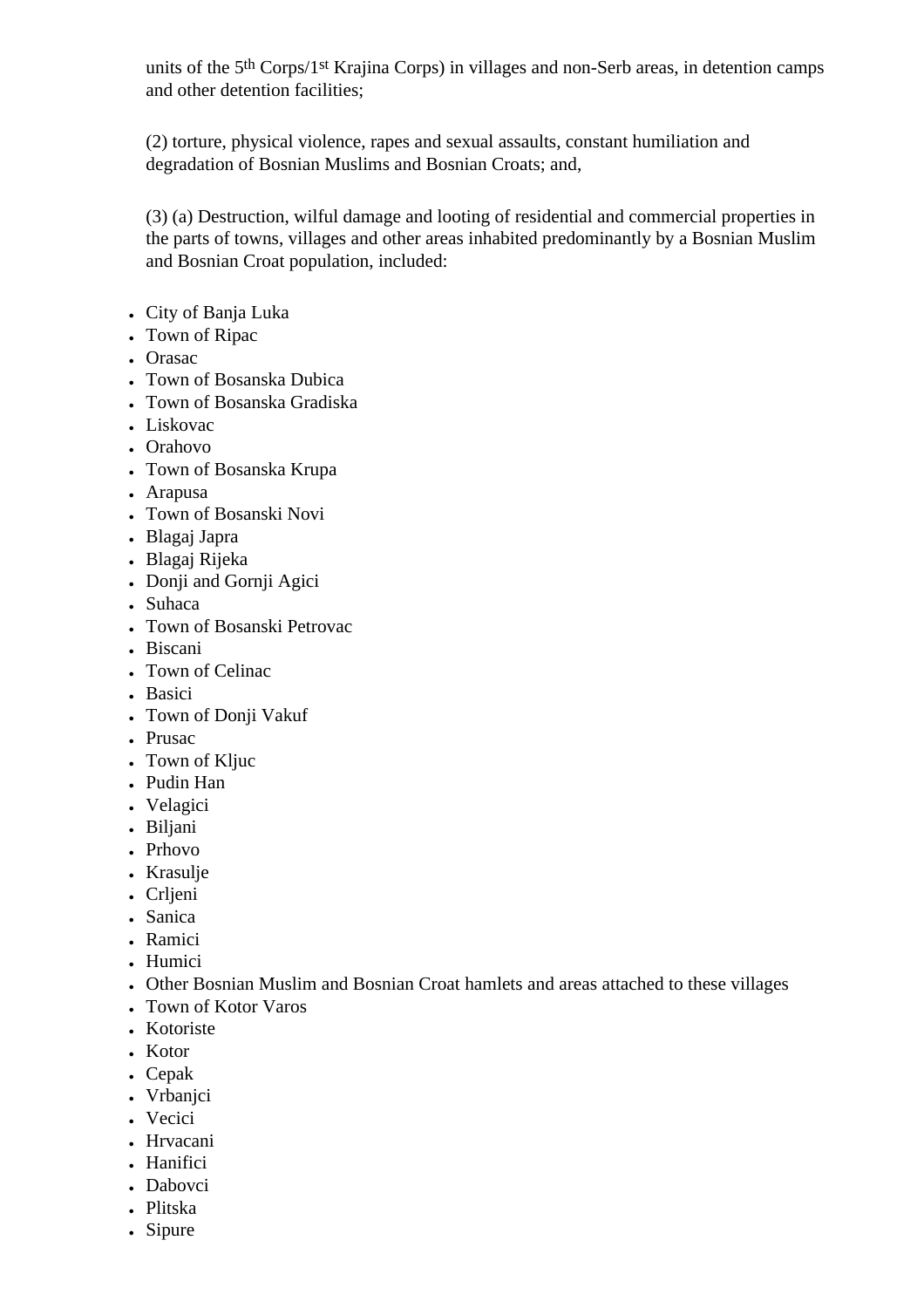- Other Bosnian Muslim and Bosnian Croat hamlets and areas attached to these villages
- Town of Prijedor
- Brisevo
- Kamicani
- Carakovo
- Kozarac
- Kozarusa
- Biscani
- Hambarine
- Rakovcani
- Rizvanovici
- Donja and Gornja Ravska
- Kevliani
- Other Bosnian Muslim and Bosnian Croat hamlets and areas attached to these villages
- Town of Prnjavor
- Lisnja
- Town of Sanski Most
- Lukavice
- Vrhpolje
- Hrustovo
- Begici
- Trnova
- Sasina
- Other Bosnian Muslim and Bosnian Croat hamlets and areas attached to these villages
- Town of Sipovo
- Besnjevo
- Town of Teslic
- Stenjak
- Barici
- Gornja and Donja Komusina
- Stenjak
- Rajseva
- Kamenica
- Other Bosnian Muslim and Bosnian Croat hamlets and areas attached to these villages

(b) the destruction of, or wilful damage to, Bosnian Muslim and Bosnian Croat religious and cultural buildings included:

• Banja Luka municipality

| Banja Luka city | Cathedral St. Bonaventura<br>Ferhadija Mosque<br>Arnaudija Mosque<br>Sefer Beg Mosque |
|-----------------|---------------------------------------------------------------------------------------|
| <b>Budzak</b>   | Roman Catholic Subsidiary Church<br><b>Pastoral Centre</b>                            |
| Dervisi         | Roman Catholic Chapel                                                                 |
| Durbica Brdo    | Roman Catholic Subsidiary Church                                                      |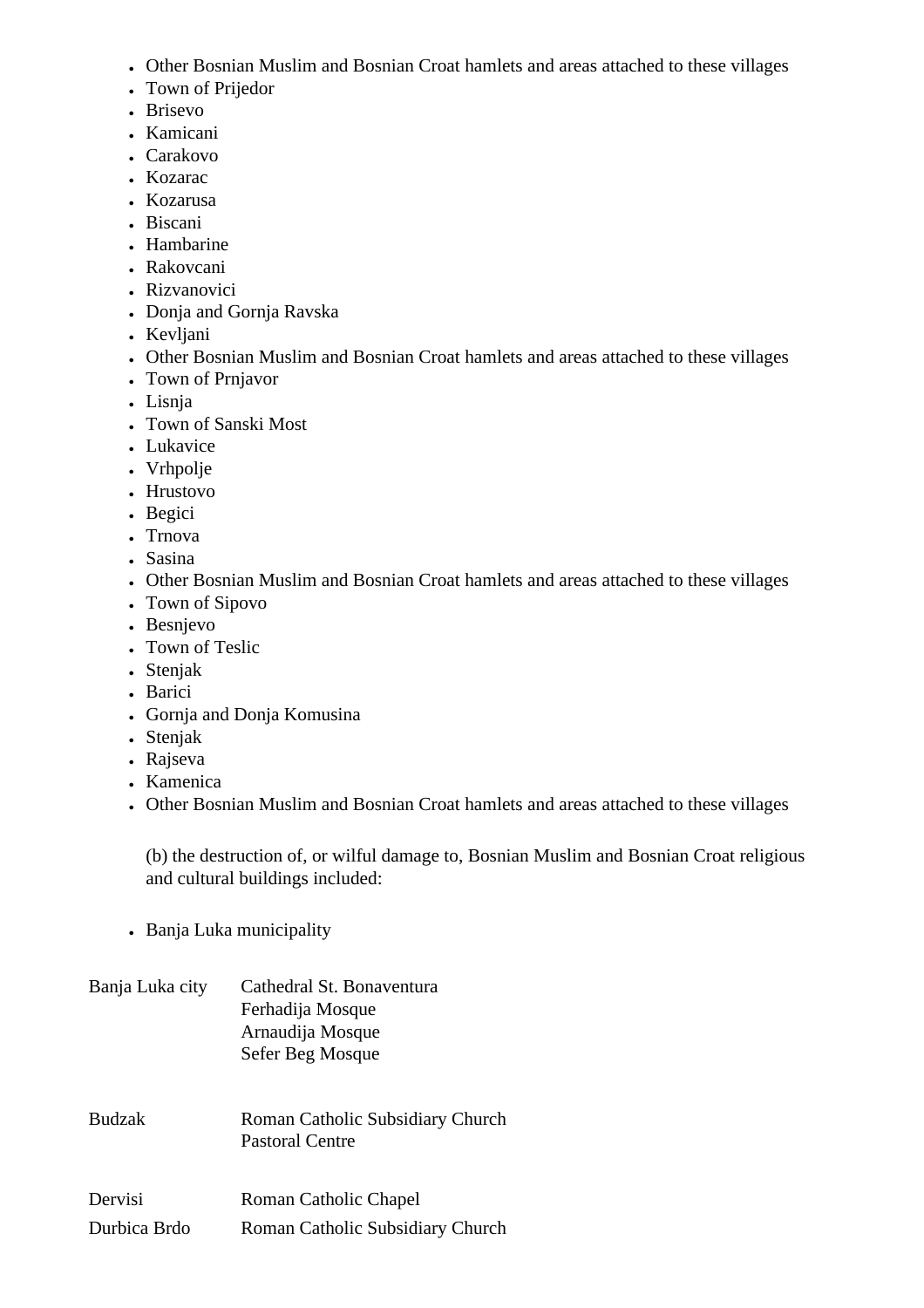| Kuljani                 | Roman Catholic Subsidiary Church                                                    |  |
|-------------------------|-------------------------------------------------------------------------------------|--|
| Petricevac              | Roman Catholic Franciscan Church / Monastery                                        |  |
| Rekavice                | Roman Catholic Chapel                                                               |  |
|                         | • Bihac-Ripac municipality                                                          |  |
| Ripac town              | Mosque                                                                              |  |
| Cukovi hamlet           | Mosque                                                                              |  |
| Kulen Vakuf             | Sultan Ahmad's Mosque                                                               |  |
| Orasac hamlet           | Mosque                                                                              |  |
| • Bosanska Dubica       |                                                                                     |  |
| Bosanska Dubica<br>town | Gradska Town Mosque<br>Carsijska Mosque<br>Puhalska Mosque<br>Roman Catholic Church |  |
| Bosanska Gradiska       |                                                                                     |  |

| Bosanska Gradiska Mosque<br>town |                                          |
|----------------------------------|------------------------------------------|
| <b>Bukvik</b>                    | Roman Catholic Chapel                    |
| Catrnja                          | Roman Catholic Subsidiary Church         |
| Mackovac                         | Roman Catholic Subsidiary Church         |
| Orahova                          | Mosque                                   |
| Rovine                           | Mosque                                   |
| Nova Topola                      | Roman Catholic Parish Church / Monastery |

- Bosanska Krupa

| Bosanska Krupa | Mosque |
|----------------|--------|
| town           |        |

Roman Catholic Church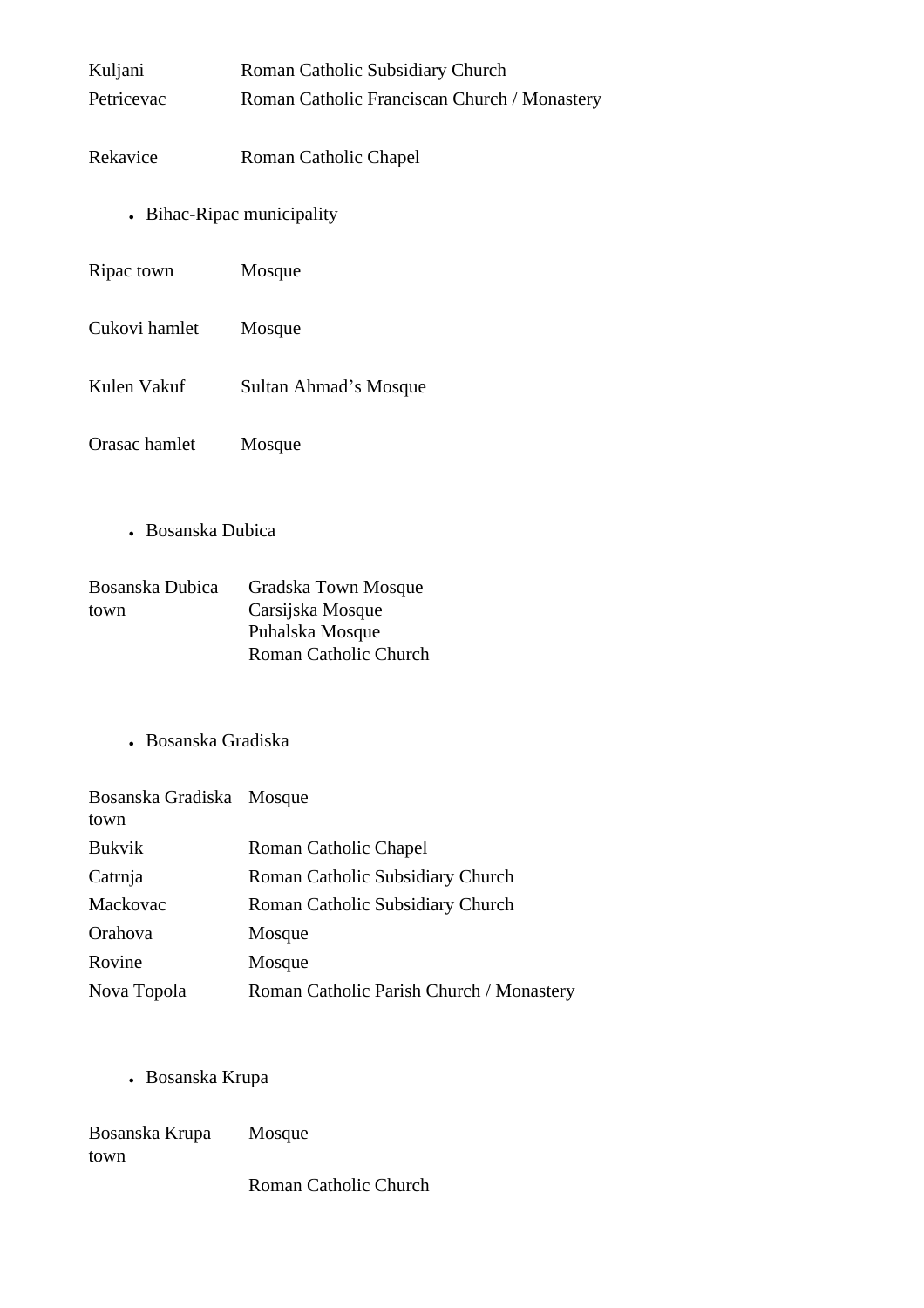Arapusa Mosque Otoka Mosque

• Bosanski Novi

|                               | Bosanski Novi town Gradska Dzamija Mosque<br>Roman Catholic Church |
|-------------------------------|--------------------------------------------------------------------|
| Donji Agici                   | Mosque                                                             |
| Gornji Agici                  | Mosque                                                             |
| <b>Bosanska</b><br>Kostajnica | Mosque<br>Roman Catholic Church                                    |
| Blagaj Japra                  | Mosque                                                             |
| Blagaj Rijeka                 | Mosque                                                             |
| <b>Brdjani</b>                | Mosque                                                             |
| Hozici                        | Mosque                                                             |
| Preskosanje                   | New Mosque                                                         |
| Suhaca                        | Old Mosque<br>New Mosque                                           |
| Urije                         | Mosque                                                             |
| Vidorije                      | Mosque                                                             |

# • Bosanski Petrovac

| Donji Biscani   | Mosque |
|-----------------|--------|
| Gornji Biscani  | Mosque |
| Srednji Biscani | Mosque |
| <b>B</b> jelaj  | Mosque |
| Rasinovac       | Mosque |

• Celinac

| Celinac town  | <b>Two Mosques</b>           |
|---------------|------------------------------|
|               | Roman Catholic Parish Church |
| <b>Basici</b> | Mosque                       |
| Presnace      | Roman Catholic Church        |
| Stara Dubrava | Roman Catholic Church        |

• Donji Vakuf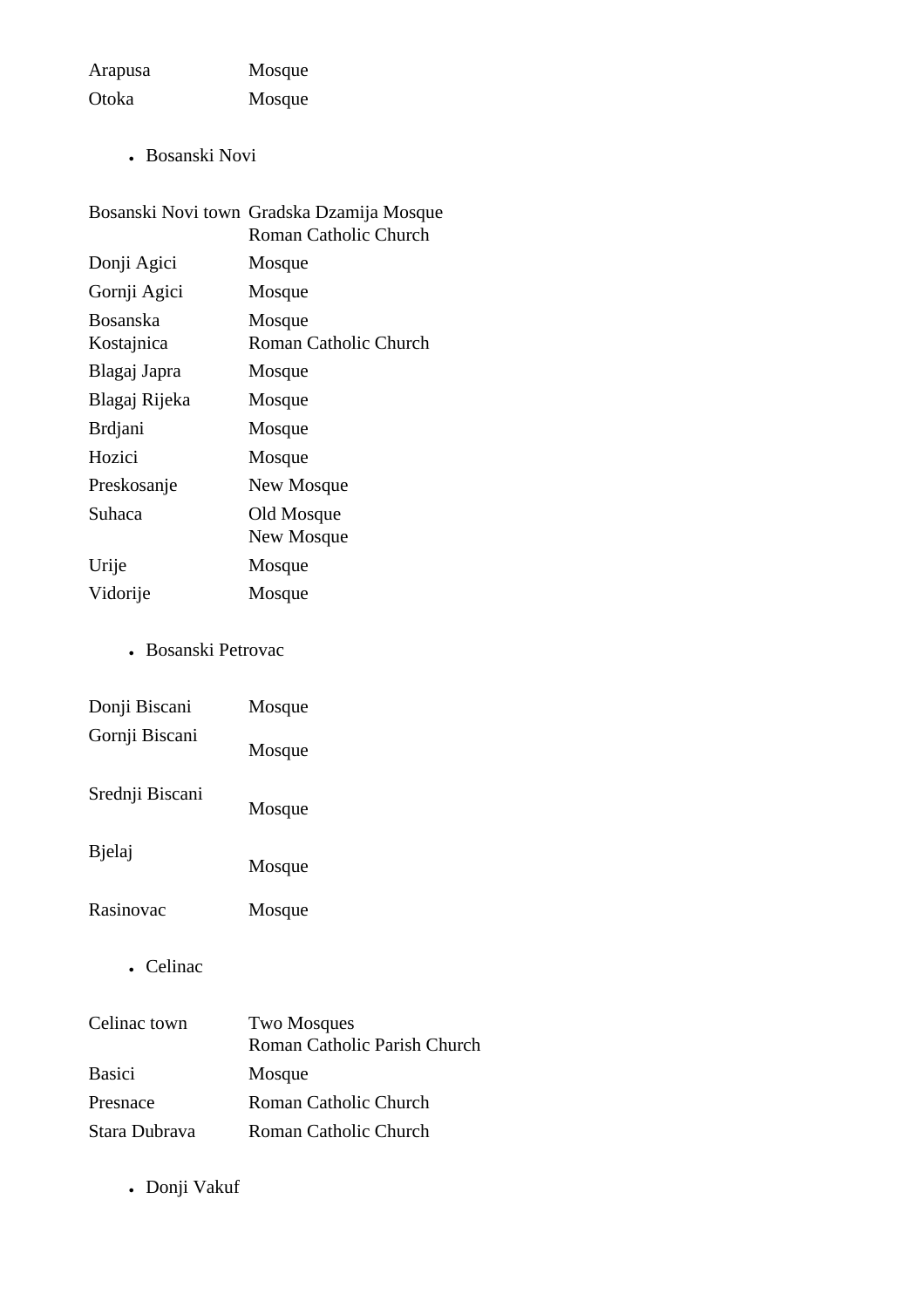| Donji Vakuf town    | Three Mosques including:<br>Basdzamija Mosque |
|---------------------|-----------------------------------------------|
| Balhodzici          | Mosque                                        |
| Cehajici            | Mosque                                        |
| Dobro Brdo          | Mosque                                        |
| Jemanlici           | Mosque                                        |
| Korjenici           | Mosque                                        |
| Prusac<br>Seherdzik | Three Mosques<br>Mosque                       |
| Sokolina            | Mosque                                        |
| Stara Selo          | Mosque                                        |
| Suhodol             | Mosque                                        |
| Torklakovac         | Mosque                                        |

• Kljuc

| Kljuc town   | Mosque<br>Roman Catholic Church |
|--------------|---------------------------------|
| Biljani      | Mosque                          |
| Donji Budelj | Mosque                          |
| Humici       | Mosque                          |
| Husici       | Mosque                          |
| Kamicak      | Mosque                          |
| Krasulje     | Mosque                          |
| Ramici       | Mosque                          |
| Sanica       | Mosque                          |

• Kotor Varos

Kotor Varos town Mosque Roman Catholic Church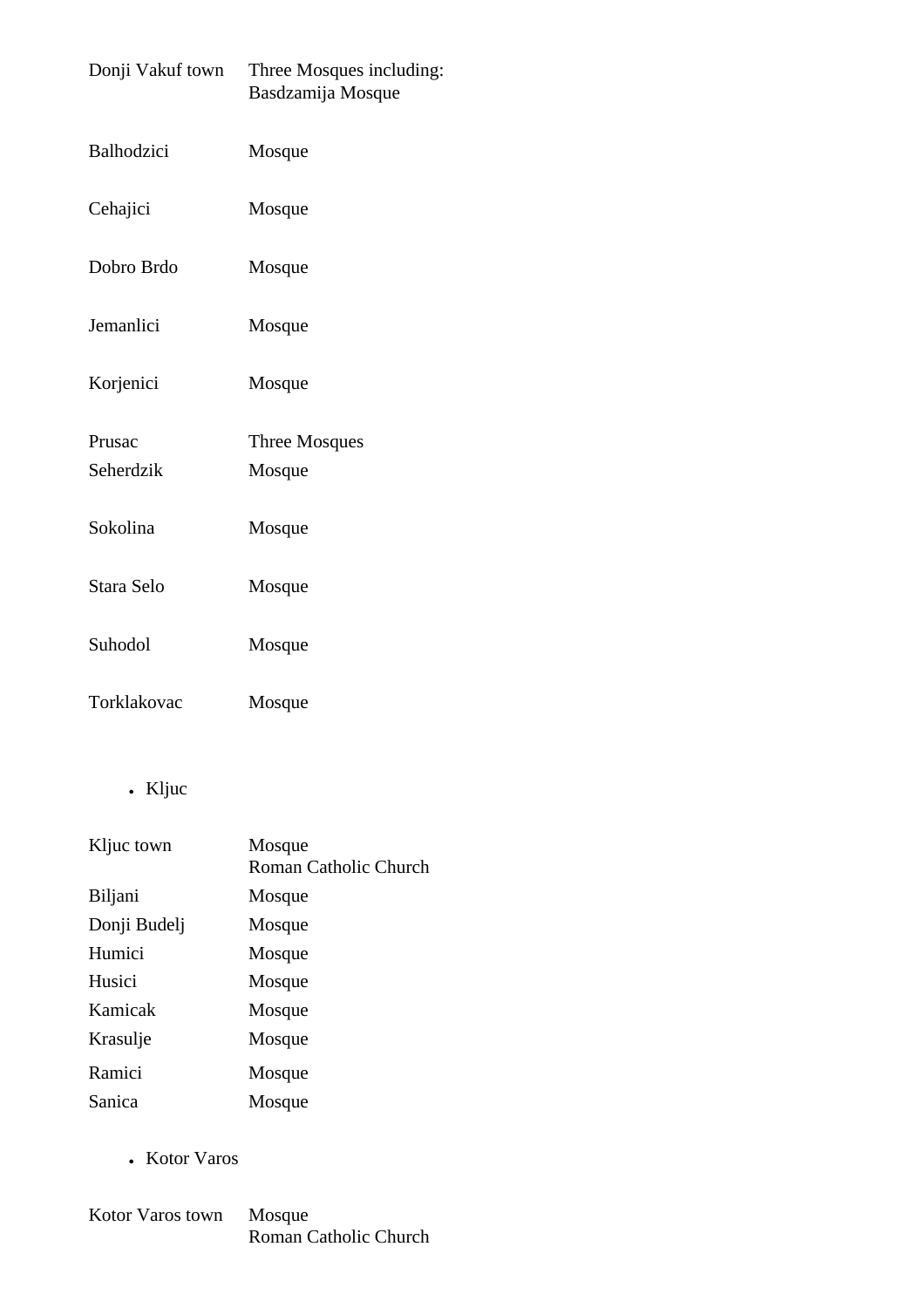| <b>Bilice</b> | Roman Catholic Church            |
|---------------|----------------------------------|
| Hanifici      | Harem Dzamije Mosque             |
| Jakotina      | Roman Catholic Church            |
| Orahova       | Roman Catholic Subsidiary Church |
| Rujevica      | Roman Catholic Subsidiary Church |
| Sokoline      | Roman Catholic Parish Church     |
| Vrbanjci      | Mosque                           |
|               | Roman Catholic New Parish Church |

• Prijedor

| Prijedor town   | Roman Catholic Church                                                     |
|-----------------|---------------------------------------------------------------------------|
| Alic            | Mosque                                                                    |
| <b>Brdjani</b>  | Mosque                                                                    |
| <b>Brisevo</b>  | Roman Catholic Chapel                                                     |
| Hrustici        | Mosque                                                                    |
| Jakupovica      | Mosque                                                                    |
| Kalate          | Mosque                                                                    |
| Kamicani        | Mosque                                                                    |
| Kevljani        | New Mosque                                                                |
| Kozarac         | Mutnik Mosque<br>Deri Kozaracka Mosque<br>Roman Catholic Subsidary Church |
| Kozarusa        | Mosque                                                                    |
| Ljubija         | Roman Catholic Parish Church                                              |
| Mahmuljani      | Mosque                                                                    |
| Mujkanovici     | Mosque                                                                    |
| Gornja Puharska | Mosque                                                                    |
| Donja Ravska    | Parish Church                                                             |
| Softici         | Mosque                                                                    |

| pond                      | wwww                                                        |
|---------------------------|-------------------------------------------------------------|
| Srednji Jakupovici Mosque |                                                             |
| Stara Rijeka              | Roman Catholic Church<br><b>Roman Catholic Parish House</b> |
| Tomasica                  | Roman Catholic Subsidiary Church                            |

• Prnjavor

| Prnjavor town | Mosque                |
|---------------|-----------------------|
|               | Roman Catholic Church |
| Galjipovci    | Mosque                |
| Konjuhovci    | Mosque                |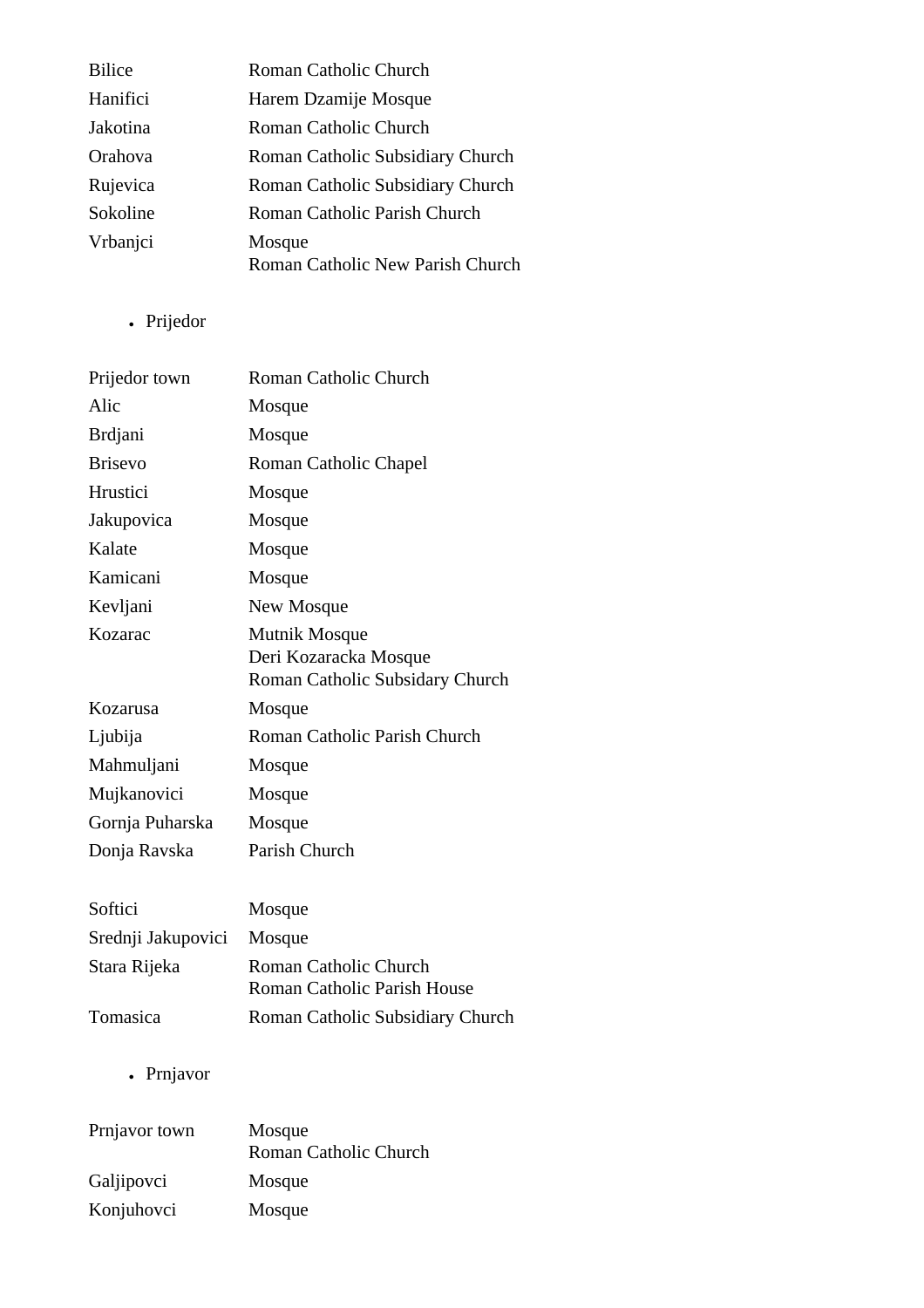| Kulasi        | Roman Catholic Church        |
|---------------|------------------------------|
| Lisnja        | Mosque                       |
| Macino Brdjo  | Roman Catholic Chapel        |
| Puraci        | Mosque                       |
| Ralutinac     | Roman Catholic Parish Church |
| <b>Stivor</b> | Roman Catholic Church        |

• Sanski Most municipality

| Sanski Most town | Roman Catholic Church                     |
|------------------|-------------------------------------------|
| Capalj           | Mosque                                    |
| <b>Hrustovo</b>  | Mosque                                    |
| Kamengrad        | Mosque                                    |
| Kljevci          | Roman Catholic Church                     |
| Lukavice         | Mosque                                    |
| Sasina           | Roman Catholic Church<br>Religious Centre |
| Tomina           | Mosque                                    |

• Sipovo municipality

| Staro Sipovo    | Mosque |
|-----------------|--------|
| <b>Besnjevo</b> | Mosque |
| Pljeva          | Mosque |
| Vrazic          | Mosque |

• Teslic municipality

| Teslic town   | Roman Catholic Church |
|---------------|-----------------------|
| Gornji Teslic | Mosque                |
| Barici        | Mosque                |
| Hrankovici    | Mosque                |
| Kamenica      | Mosque                |
| Marica        | Mosque                |
| Pribinic      | Mosque                |
| Ruzevici      | Mosque                |
| Stenjak       | Mosque                |
| Trnovaca      | Mosque                |

During and after the attacks on these municipalities, Bosnian Serb forces systematically destroyed or damaged Bosnian Muslim and Bosnian Croat cities, towns, villages and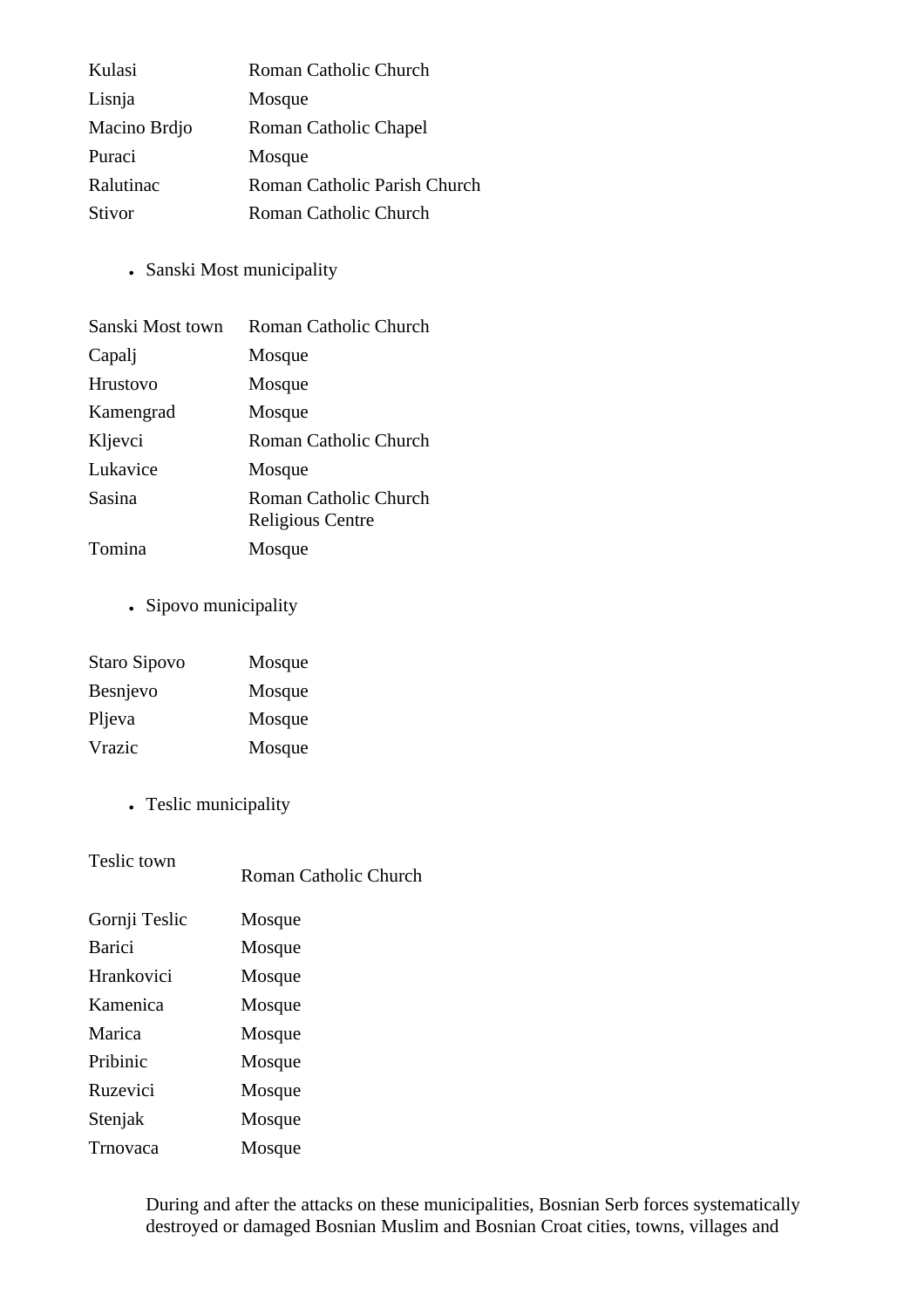property, including homes, businesses and Muslim and Roman Catholic sacred sites listed above. Buildings were shelled, torched or dynamited. Residential and commercial property was looted before the damage or destruction. However, buildings associated with the Serbian Orthodox religion were not damaged.

(4) the deportation or forcible transfer of Bosnian Muslims and Bosnian Croats occurred from areas within the ARK municipalities listed in paragraph 4 above, to areas under the control of the legitimate government of Bosnia and Herzegovina (Travnik) and to Croatia (Karlovac). From early April 1992, the organised forcible transfer of the Bosnian Muslim and Bosnian Croat populations of these municipalities began. The forced transfers and deportations were organised by the Bosnian Serb police forces and other Bosnian Serb municipal organs acting at the direction of the Crisis Staffs. In many cases, non-Serbs were required to sign documents stating that they were relinquishing all of their property to the Bosnian Serb republic in order for the Bosnian Serb authorities to allow them to leave or to release them from detention facilities.

(5) the denial of fundamental rights to Bosnian Muslims and Bosnian Croats, including the right to employment, freedom of movement, right to proper judicial process, or right to proper medical care.

48. Between about 1 April 1992 and 31 December 1992, **Radoslav BRDJANIN** and **Momir TALIC**, knew or had reason to know that Bosnian Serb forces under their control were about to commit such acts or had done so, and they failed to take the necessary and reasonable measures to prevent such acts or to punish the perpetrators thereof.

By their involvement in these acts or omissions **Radoslav BRDJANIN** and **Momir TALIC** committed:

**Count 3:** Persecutions, a **CRIME AGAINST HUMANITY**, punishable under Articles 5(h), 7(1) and 7(3) of the Statute of the Tribunal.

## **COUNTS 4 and 5 (EXTERMINATION; WILFUL KILLING)**

49. The Prosecutor re-alleges and reincorporates by reference paragraphs 16 - 43 above in Counts 4 and 5.

50. Between about l April 1992 and 31 December 1992, **Radoslav BRDJANIN** and **Momir TALIC** acting individually or in concert with each other and also with others in the Bosnian Serb leadership, planned, instigated, ordered, committed or otherwise aided and abetted in the planning, preparation, or execution of a campaign designed to exterminate members of the Bosnian Muslim and Bosnian Croat population in the municipalities listed in paragraph 4, which formed part of the ARK.

51. As part of the above campaign, a significant number of the Bosnian Muslims and Bosnian Croats were killed by Bosnian Serb forces in villages and non-Serb areas, in camps and other detention facilities and during the deportations or forcible transfers.

52. Between about 1 April 1992 and 31 December 1992, **Radoslav BRDJANIN** and **Momir TALIC** knew or had reason to know that Bosnian Serb forces under their control were about to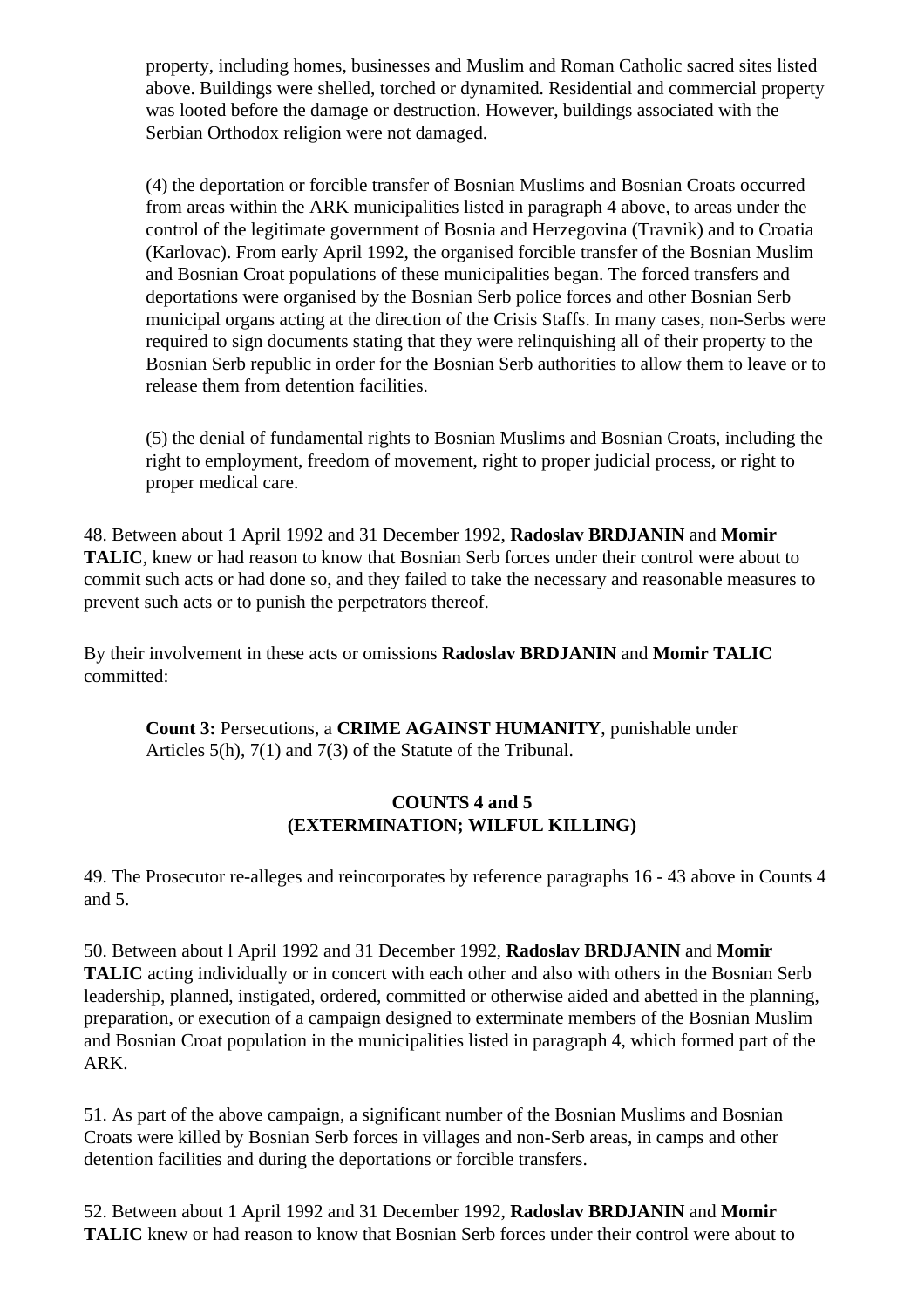commit such acts or had done so, and they failed to take the necessary and reasonable measures to prevent such acts or to punish the perpetrators thereof.

By their involvement in these acts or omissions **Radoslav BRDJANIN** and **Momir TALIC** committed:

**Count 4:** Extermination, a **CRIME AGAINST HUMANITY,** punishable under Articles 5(b), 7(1) and 7(3) of the Statute of the Tribunal.

**Count 5:** Wilful Killing, a **GRAVE BREACH** of the Geneva Conventions of 1949, punishable under Articles 2(a), 7(1) and 7(3) of the Statute of the Tribunal.

# **COUNTS 6 and 7 (TORTURE)**

53. The Prosecutor re-alleges and reincorporates by reference paragraphs 16-34 and paragraphs 42- 43 above in Counts 6 and 7.

54. Between about l April 1992 and 31 December 1992, **Radoslav BRDJANIN** and **Momir TALIC** acting individually or in concert with each other and also with others in the Bosnian Serb leadership, planned, instigated, ordered, committed or otherwise aided and abetted in the planning, preparation, or execution of a campaign of terror designed to drive the Bosnian Muslim and Bosnian Croat population from the municipalities listed in paragraph 4 above, which formed part of the ARK.

55. The execution of the above campaign included the intentional infliction of severe pain or suffering on Bosnian Muslim or Bosnian Croat non-combatants by inhumane treatment including sexual assaults, rape, brutal beatings, and other forms of severe maltreatment in camps, police stations, military barracks and private homes or other locations, as well as during transfers of persons and deportations. Camp guards and others, including members of the Bosnian Serb forces, used all manner of weapons during these assaults. Many Bosnian Muslims and Bosnian Croats were forced to witness executions and brutal assaults on other detainees.

The intentional infliction of severe pain or suffering on Bosnian Muslims and Bosnian Croats occurred throughout the indictment period in each of the municipalities listed and summarised below.

- Bosanska Krupa
	- ❍ After 21 April 1992 in Bosanska Krupa soldiers, paramilitaries, regular and irregular police beat non-combatant Bosnian Muslims and treated them inhumanely in a number of ways.
- Bosanski Novi
	- ❍ In June 1992 after the attack on Blagaj Japra and Blagaj Rijeka Bosnian Muslim non-combatants were forced into railway carriages where conditions were overcrowded and they were not provided with hygiene facilities, water or food and kept in such conditions for two days.
- Bosanski Petrovac
	- ❍ From June 1992 Bosnian Muslim non-combatants were terrorised and randomly beaten by their Serb neighbours, police and soldiers.
- Donji Vakuf
	- ❍ During June 1992 Bosnian Muslim non-combatants were being transferred from the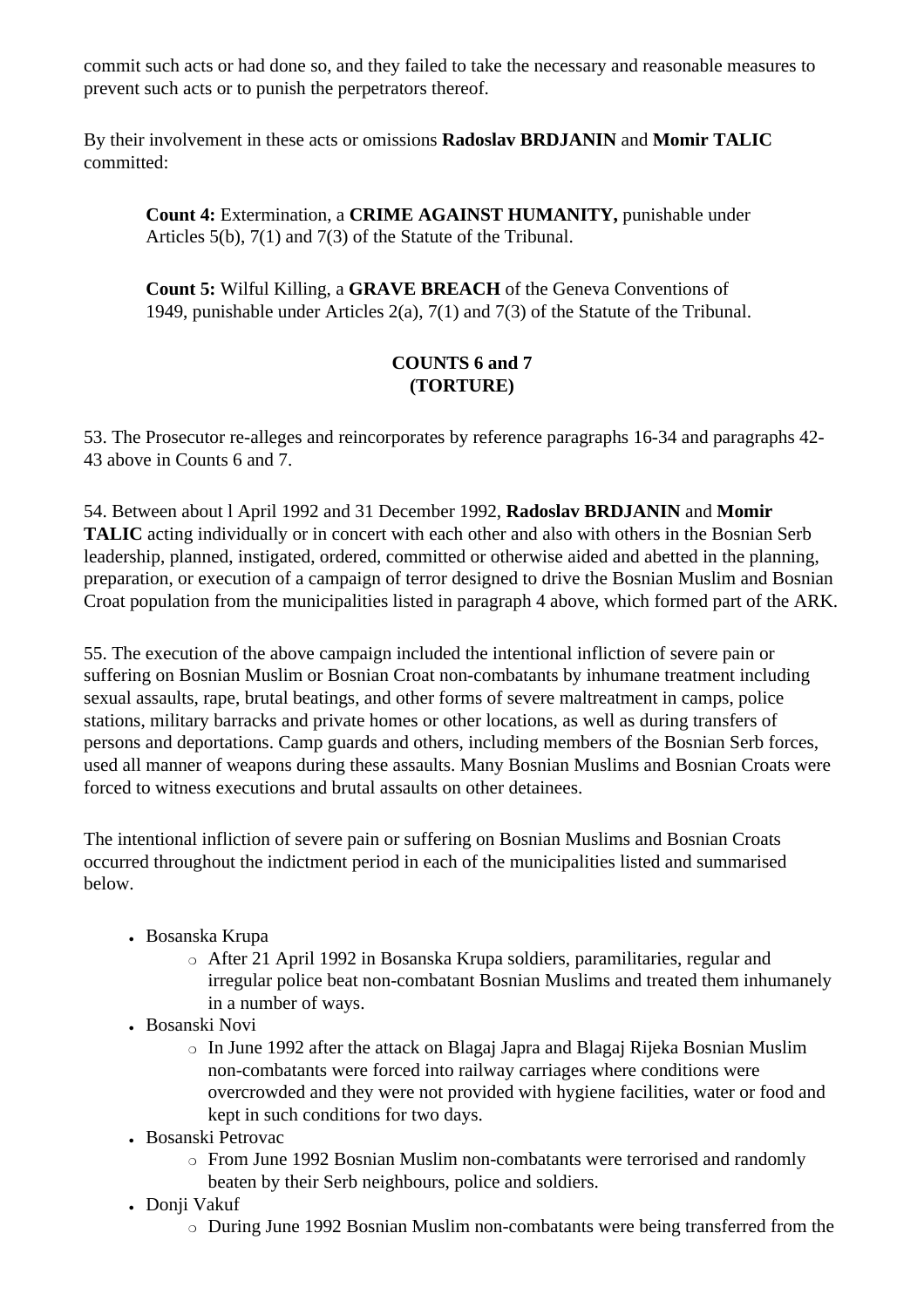Territorial Defence warehouse to the Vrbaspromet. During the transfer one prisoner was beaten.

- Kotor Varos
	- ❍ After 11 June 992 some Bosnian Muslim non-combatants were beaten by the police and soldiers both in their homes and on their way to detention facilities.
- Prijedor
	- ❍ Beginning in May 1992 Bosnian Muslim non-combatants were beaten by police and regular and irregular forces at Serb check-points in the municipality. Bosnian Muslim non-combatants were executed in front of others and those left alive were made to collect the bodies of their neighbours and friends and bury them. Women were raped and sexually assaulted.
- Teslic
	- ❍ After 3 June 1992 in Teslic soldiers beat Bosnian Muslim non-combatants both in and out of their homes. A number of non-combatant Bosnian Muslims were raped by unidentified soldiers.

56. Between about 1 April 1992 and 31 December 1992, **Radoslav BRDJANIN** and **Momir TALIC** knew or had reason to know that Bosnian Serb forces under their control were about to commit such acts or had done so, and they failed to take the necessary and reasonable measures to prevent such acts or to punish the perpetrators thereof.

By their involvement in these acts or omissions **Radoslav BRDJANIN** and **Momir TALIC** committed:

**Count 6:** Torture, a **CRIME AGAINST HUMANITY,** punishable under Articles 5 (f), 7(1) and 7(3) of the Statute of the Tribunal.

**Count 7:** Torture, a **GRAVE BREACH** of the Geneva Conventions of 1949**,**  punishable under Articles 2(b), 7(1) and 7(3) of the Statute of the Tribunal.

## **COUNTS 8 and 9 (DEPORTATION)**

57. The Prosecutor re-alleges and reincorporates by reference paragraphs 16-34 and paragraphs 46- 47 above in Counts 8 and 9.

58. Between about l April 1992 and 31 December 1992, **Radoslav BRDJANIN** and **Momir TALIC** acting individually or in concert with each other and also with others in the Bosnian Serb leadership, planned, instigated, ordered, committed or otherwise aided and abetted in the planning, preparation, or execution of a campaign designed to eliminate the Bosnian Muslim and Bosnian Croat population from the municipalities listed in paragraph 4 above, which formed part of the ARK.

59. The execution of the above campaign included deportation or forcible transfer of a large proportion of the Bosnian Muslim and Bosnian Croat population, from areas within the ARK municipalities, as listed in paragraph 4 above, to areas under the control of the legitimate government of Bosnia and Herzegovina (Travnik) and to Croatia (Karlovac). From early April 1992, the organised forcible transfer of the Bosnian Muslim and Bosnian Croat populations of these municipalities began. The forced transfers and deportations were organised by the Bosnian Serb police forces and other Bosnian Serb municipal organs acting at the direction of the Crisis Staffs. In many cases, non-Serbs were required to sign documents stating that they were relinquishing all of their property to the Bosnian Serb republic in order to obtain permission to leave or to obtain their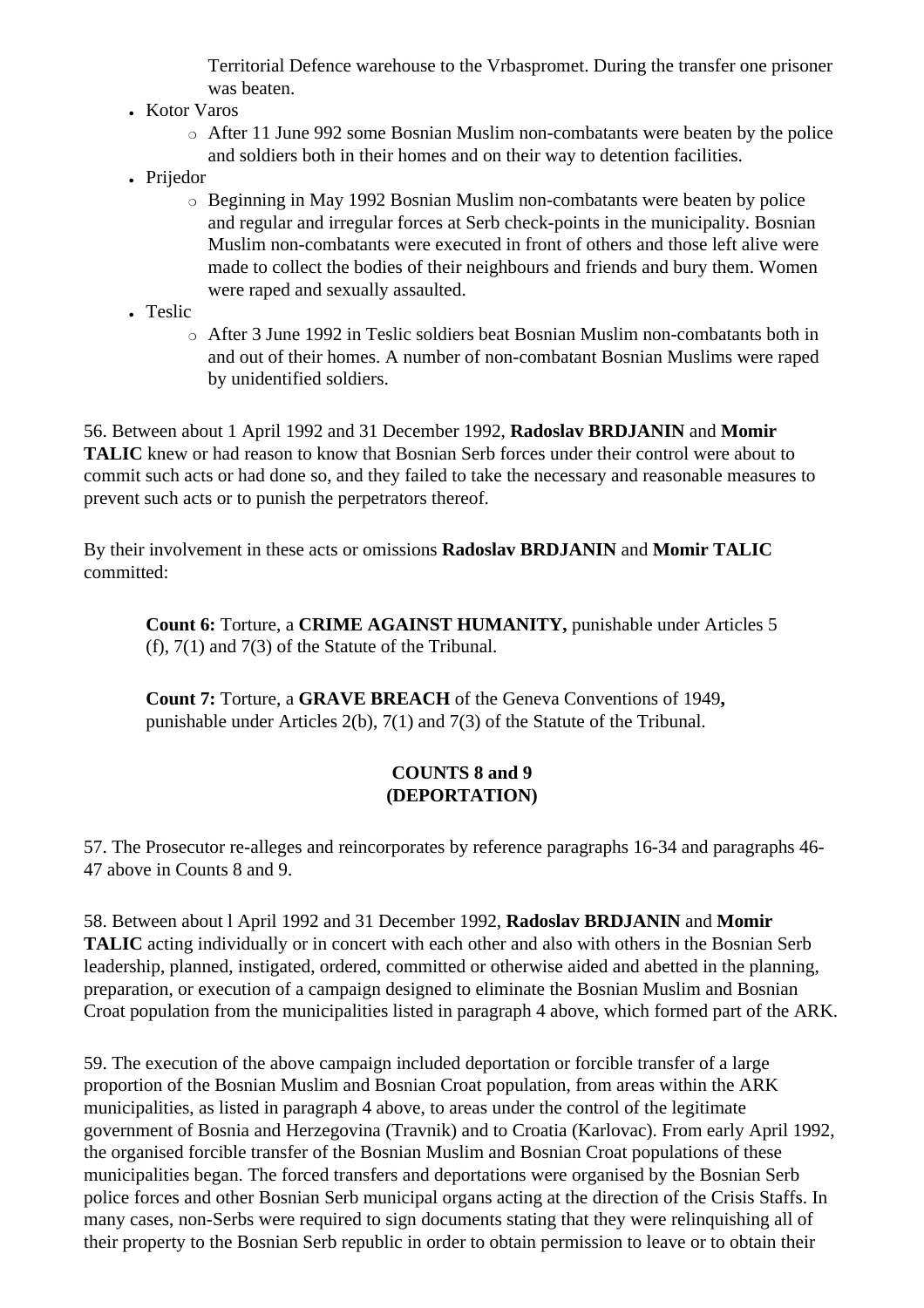release from detention facilities.

60. Between about 1 April 1992 and 31 December 1992, **Radoslav BRDJANIN** and **Momir TALIC** knew or had reason to know that Bosnian Serb forces under their control were about to commit such acts or had done so, and they failed to take the necessary and reasonable measures to prevent such acts or to punish the perpetrators thereof.

By their involvement in these acts or omissions **Radoslav BRDJANIN** and **Momir TALIC** committed:

**Count 8:** Deportation, a **CRIME AGAINST HUMANITY,** punishable under Articles 5(d), 7(1) and 7(3) of the Statute of the Tribunal.

**Count 9:** Inhumane Acts (forcible transfer), a **CRIME AGAINST HUMANITY**, punishable under Articles 5(i), 7(1) and 7(3) of the Statute of the Tribunal.

#### **COUNTS 10 to 12**

# **(UNLAWFUL AND WANTON EXTENSIVE DESTRUCTION AND APPROPRIATION OF PROPERTY; WANTON DESTRUCTION OR DEVASTATION OF VILLAGES AND INSTITUTIONS DEDICATED TO RELIGION)**

61. The Prosecutor re-alleges and reincorporates by reference paragraphs l6-34 and paragraph 47(3) above in Counts 10 to 12.

62. Between about 1 April 1992 and 31 December 1992, **Radoslav BRDJANIN** and **Momir TALIC** acting individually or in concert with each other and also with others in the Bosnian Serb leadership, planned, instigated, ordered, committed or otherwise aided and abetted in the planning, preparation, or execution of:

(1) the destruction or wilful damage to Bosnian Muslim and Bosnian Croat property within ARK municipalities listed in paragraph 4 above;

(2) the unlawful wanton destruction or devastation of Bosnian Muslim and Bosnian Croat villages and areas within ARK municipalities listed in paragraph 4 above; and,

(3) the destruction or wilful damage to Bosnian Muslim and Bosnian Croat religious institutions, within ARK municipalities listed in paragraph 4 above.

63. During and after the attacks on these municipalities, Bosnian Serb forces systematically destroyed or damaged Bosnian Muslim and Bosnian Croat cities, towns, villages and property, including homes, businesses and Muslim and Roman Catholic sacred sites. Buildings were shelled, torched or dynamited. Residential and commercial property was looted before the damage or destruction. However, buildings associated with the Serbian Orthodox religion were not damaged.

64. Between about 1 April 1992 and 31 December 1992, **Radoslav BRDJANIN**, **Momir TALIC** knew or had reason to know that Bosnian Serb forces under their control were about to commit such acts or had done so, and they failed to take the necessary and reasonable measures to prevent such acts or to punish the perpetrators thereof.